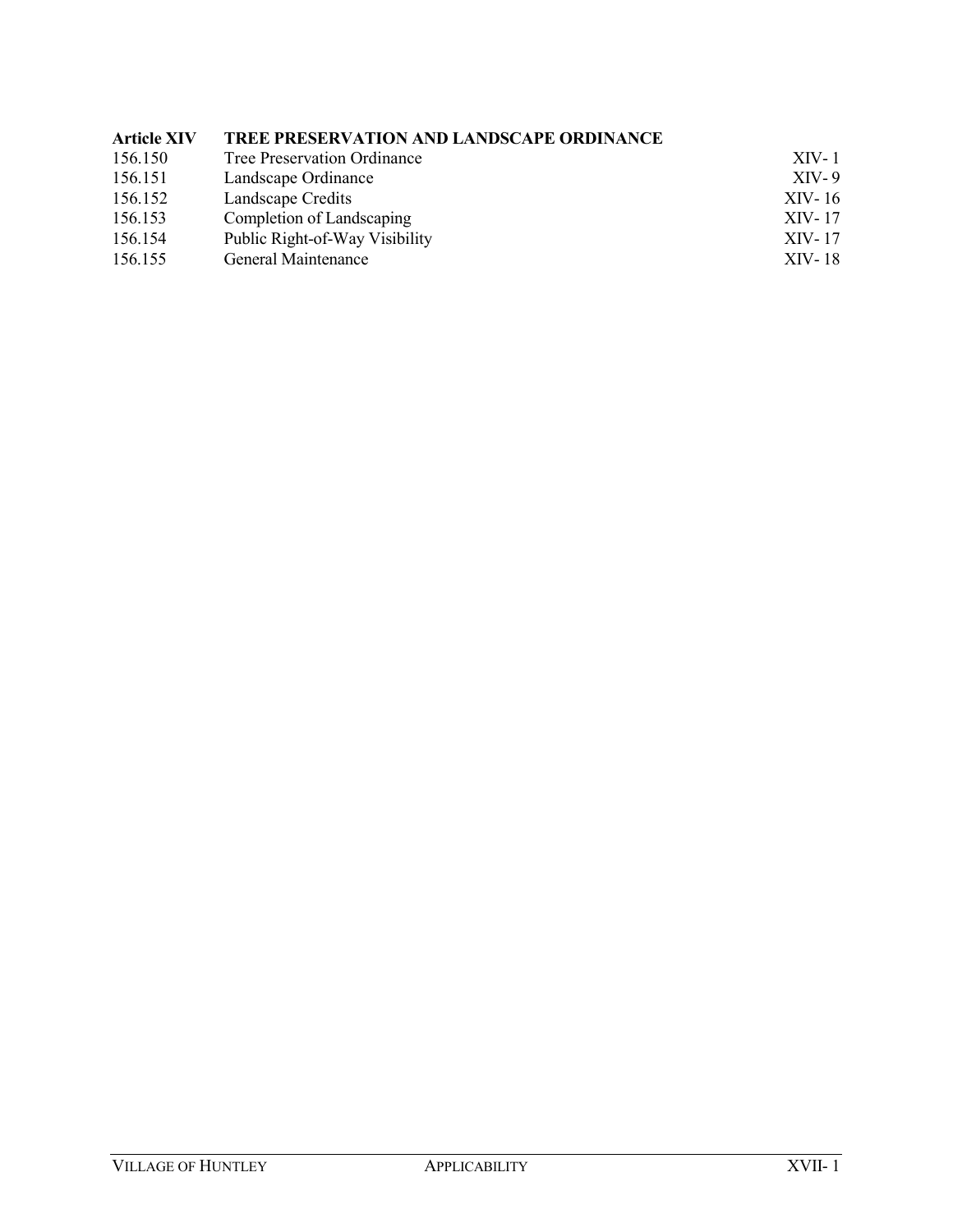# **ARTICLE XIV TREE PRESERVATION AND LANDSCAPE ORDINANCES**

#### **§ 156.150 TREE PRESERVATION ORDINANCE**

(A) *Purpose.* The Tree Preservation Ordinance is focused upon the management and preservation of mature, healthy trees and natural areas and the consideration of protected trees in the design of streets, alleys, utilities, drainage and proposed structures part of any development plan and to require suitable replacement of trees when removal is necessary. Trees are to be protected during construction, development and redevelopment and controls followed for the replacement of protected trees when removal is necessary. This ordinance shall protect any property from indiscriminate clearing and maintain and enhance a positive image as well as attract new businesses to the Village.

The terms and provisions contained within this ordinance apply to all real property with the Village's corporate limits as follows:

- (1) All new subdivisions of land at the time of preliminary an/or final platting;
- (2) All resubdivisions of undeveloped land;
- (3) All unplatted and undeveloped residential tracts of land greater than three (3) acres;
- (4) All unplatted and undeveloped non-residential tracts of land greater than one (1) acre;
- (5) All non-residential parcels of land at the time of site plan approval.
- (B) *Plans required.* No person, directly or indirectly, shall cut down, destroy, remove or move or effectively destroy through damaging, any protected or feature tree situated on a property regulated by this ordinance without first submitting and receiving approval of a treescape plan unless otherwise specified by this ordinance.
- (C) *Builders/Contractors.* All builders/contractors should verify if there is a treescape plan approved on a subject parcel of land prior to work beginning on said parcel. All builders/contactors who have not submitted a request for a building permit as of the effective date of this ordinance are subject to the requirements herein.
- (D) *Exemptions.* Tree protection and replacement requirements shall not be required if the following conditions exist:
	- (1) Tracts of land having an area one acre or less of land under a single ownership on which an existing single family house is located.
	- (2) Commercial nurseries or orchards, where the business of selling trees, landscaping, etc. is fully operational and functional.
	- (3) Properties for which a landscaping or tree preservation plan was approved, pursuant to the terms of an annexation agreement, special use permit or other agreement of ordinance prior to the existence of this chapter.
	- (4) Property owned by the Village, Huntley Park District and School District # 158 or the McHenry County Conservation District.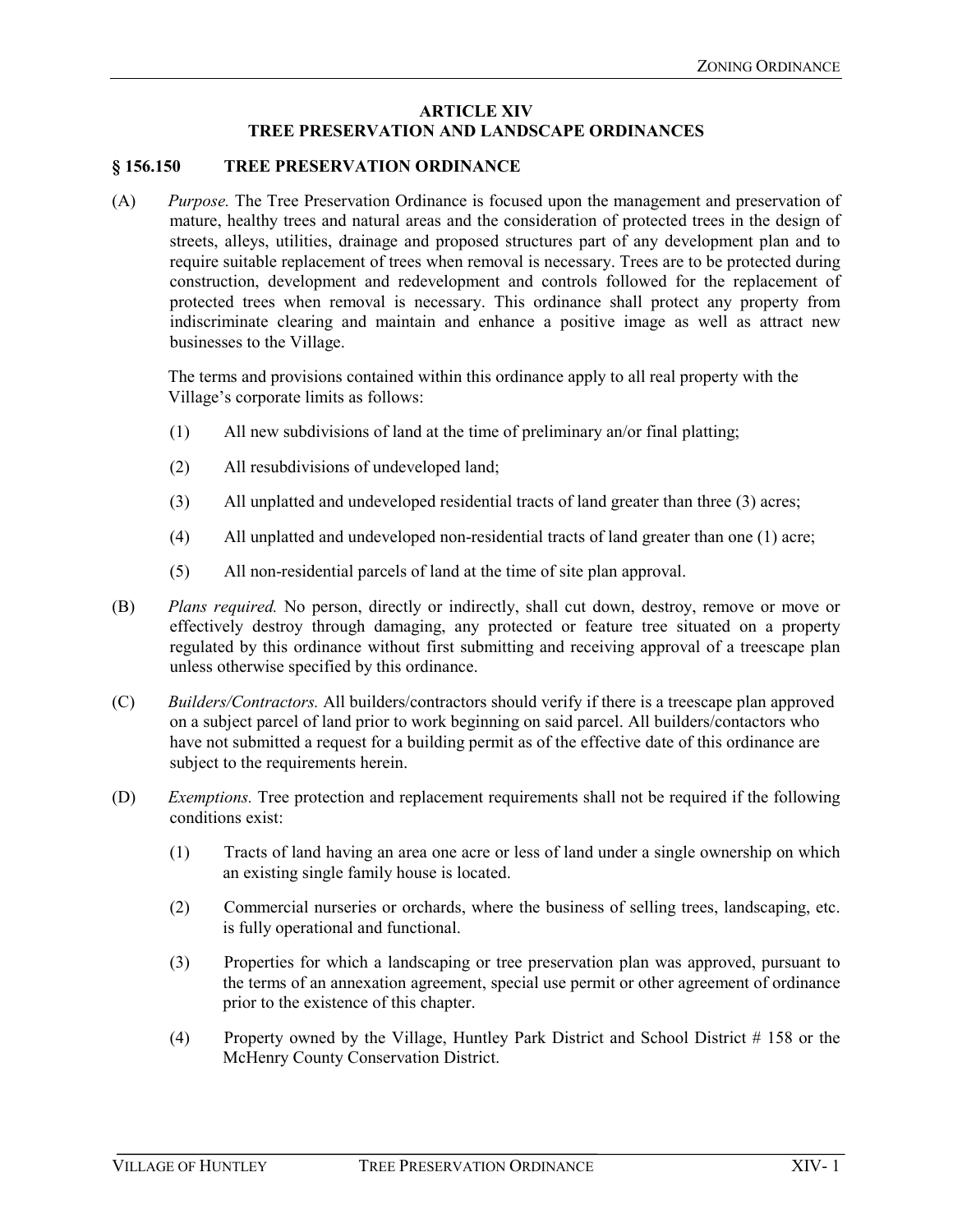(5) Emergencies involving, but not limited to: tornadoes, windstorms, flood freezes, or other natural disasters. The requirements of this chapter may be waived by the Village Manager or his/her designee.

# (E) *Definitions*

*Buildable Area.* That portion of a building site exclusive of the required yard areas on which a structure or building improvements may be erected and including the actual structure, driveway, parking lot, pool and other construction as shown on a site plan.

*Building Pad.* The actual foundation area of a building and a reasonable area around the foundation necessary for construction and grade transitions.

*Construction drawings.* Engineering or architectural drawings which have been prepared by an authorized individual and approved by the authorized authority, that describe in detail by measurements and specifications the method and manner in which a building, structure, utility, street or physical alteration to land or structure is to be accomplished.

*Critical Root Zone (CRZ).* The area of undisturbed natural soil around a tree defined by a concentric circle with a radius equal to the distance from the trunk to the outermost portion of the drip line but not less than one foot radius for each one inch DBH.

*Clear cutting.* The removal of all trees or a significant majority of the trees within an area.

*Diameter Breast Height (DBH).* The diameter in inches of a tree as measured through the main trunk at a point four and one-half feet (4.5') above the natural ground level.

*Drip line.* A vertical line run through the outermost portion of the crown of a tree and extending down to the ground.

*Limits of construction.* A delineation on the treescape plan which shows the boundary of the area within which all construction activity will occur.

*Protective/temporary fencing.* Snow fencing, chain link fencing, orange vinyl construction fencing or similar fencing with a four (4') foot approximate height. The Village Manager, or his/her designee, shall determine the appropriate type of fencing for any particular property or portion thereof.

*Replacement tree.* A tree from the replacement tree list with a minimum caliper size of three inches (3") and height of seven feet (7'). For the purpose of determining size, Replacement Trees should be measured at a point six (6") above the ground and top 2/3rds of any wire baskets removed prior to installation.

*Tree.* Any self-supporting woody perennial plant which will attain a trunk diameter of three inches (3") DBH and normally attains an overall height of at least fifteen (15) feet at maturity, usually with one (1) main stem or trunk and many branches. It may appear to have stems or trunks as in several varieties of oaks.

*Tree, Featured.* Any tree identified by a qualified arborist as an exceptionally good example of the species, in good to excellent condition, that has a diameter breast height of 24 inches or larger, and that is a variety of the following species: Oak, Hickory, Walnut, or Sugar Maple or other species as determined by the Village Manager or his/her designee.

*Tree, Protected.* A tree which has a diameter of six inches (6") DBH or larger. The diameter of a multitrunk tree shall be determined by adding the total diameter of the largest trunk at DBH to one-half the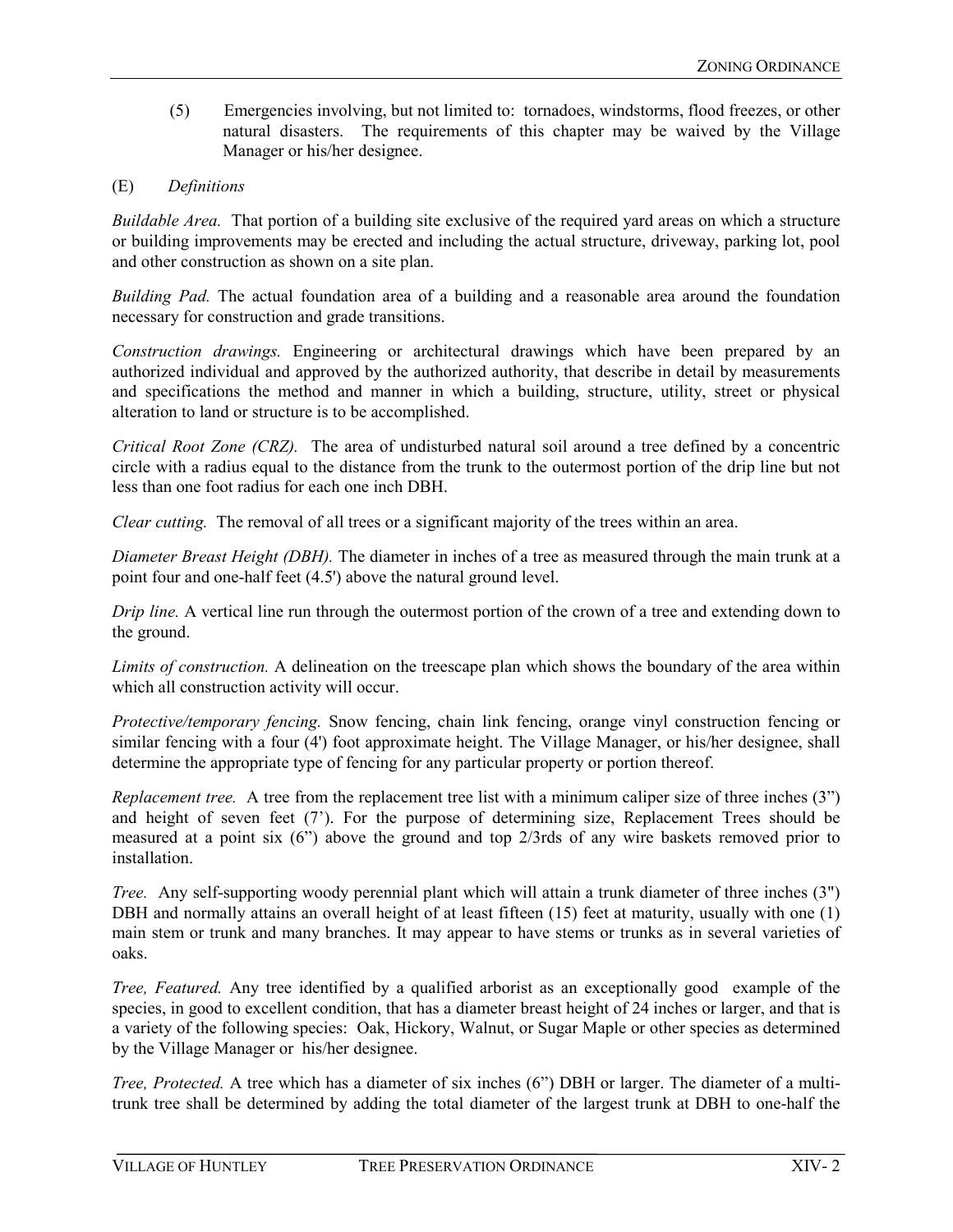diameter of each additional trunk. *Protected* or *featured* trees shall not include the following species: Bois d'Arc, Willow, Cottonwood, Locust and Chinaberry. In addition, Hackberry and Cedar trees that are less than 11" DBH shall not be considered a protected tree.

*Treescape Plan.* A graphic representation drawn to the largest scale practical showing the exact location, size (trunk diameter and height) and common name of all protected and feature trees and indication of which trees are to be removed and or replaced. The treescape plan should include the following:

- (1) Location of all existing or proposed structures, or building pads as shown on the grading plan and all improvements properly dimensioned and referenced to property lines.
- (2) Setback and yard requirements.
- (3) Existing and proposed site elevations, grades, major contour and limits of construction.
- (4) Location of existing or proposed utilities and easements.
- (5) Location of all protected trees and trees to be removed from the site and the location of all replacement trees.
- (6) Columnar listing of all protected trees by species, location key shown on the plat, diameter breast height (DBH), physical condition of tree, and an indication of whether or not the applicant is proposing to remove that tree. Each column with numeric values shall be totaled.
- (7) Title block stating street address, lot and block, subdivision name, and date.
- (8) Name, address, and phone number of person preparing the plan.
- (F) *Plan Review and Approval*
	- (1) *Authority of Review and Approval.* The Village Manager or his/her designee will review the treescape plan, report and make recommendations to the Plan Commission. As part of the treescape plan review, the Village has the right to request changes or adjustments in the layout and design of the development to save protected and feature trees. The Plan Commission will review and approve or disapprove the treescape plan. The decision of the Plan Commission may be appealed to the Village Board of Trustees.
	- (2) *Treescape Plan Application Required/Application Process.* Consideration of a treescape plan shall be obtained by making application to the Village Manager or his/her designee. The application and treescape plan shall be accompanied by a written document indicating the reasons for removal of any protected trees. The required treescape plan will accompany all preliminary plats, final plats, site plans and landscape plans. In those instances where very few protected trees exists on a property, the treescape plan can be incorporated and shown on the preliminary plat, site plan or landscape plan and the fee can be waived at the discretion of the staff.
	- (3) *No Protected Trees.* For property being platted or site planned, the property owner may submit a letter certifying that there are no protected trees on the property. This letter will be submitted with the understanding that if it is determined that there are protected trees on the property, the violation provisions and fines adopted as part of this ordinance will be in full force and effect.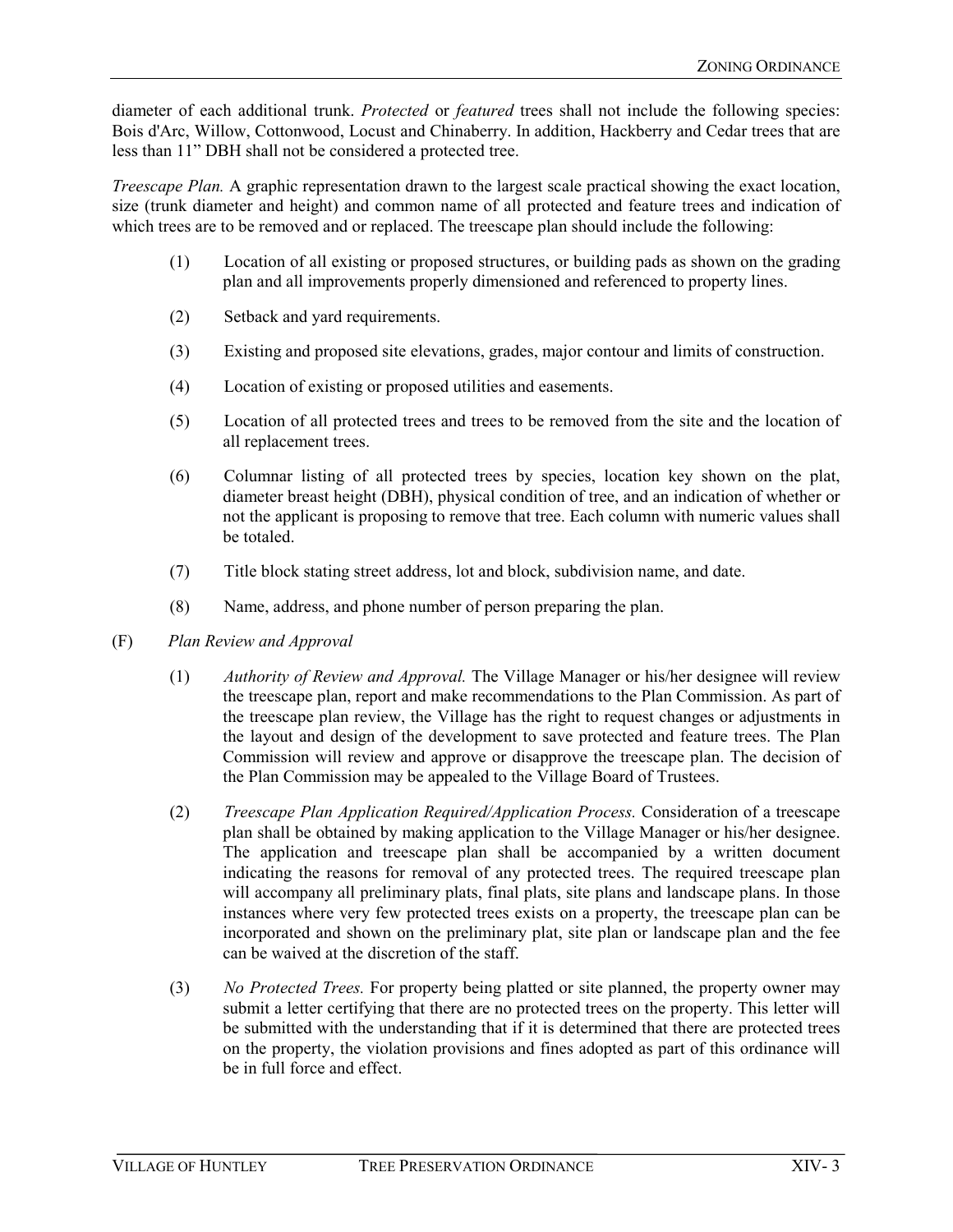- (4) *Appeals.* Decisions of the Plan Commission may be appealed to the Village Board of Trustees.
- (5) *Treescape Plan Expiration.* Plans shall be valid for two (2) years after the approval date. Treescape plans which are approved in conjunction with preliminary plats, final plats, site plans, or building permits shall be valid for the same amount of time as those corresponding plans and permits.
- (6) *Building Permit.* All builders/contractors should determine if there is an approved treescape plan before work begins on a parcel. The Village will verify this statement. No building permit shall be issued unless the applicant signs an application for permit request which states that all construction activities shall meet the requirements of the tree preservation ordinance. Before issuing the building permit, the Village shall obtain a signature from applicant acknowledging receipt of the Tree Preservation Ordinance.
- (G) *Tree Removal Permit.* Once a treescape plan is approved, a tree removal permit will be required under the following conditions:
	- (1) If it is determined by the property owner that a protected tree needs to be removed; except as covered in Section (D) *Exemptions.*
	- (2) An addition to an existing non-residential structure requires that a protected tree be removed.

Tree removal permits will be approved administratively by the Director of Plan and Zoning or his/her designee. Feature trees may not be removed without approval of the Plan Commission. All trees removed through this process will require replacement as described in Section 6 below.

- (H) *Tree Replacement and Planting Requirements.* If it is necessary to remove protected or feature tree(s), the applicant as condition of approval will be required to replace the tree(s) being removed with trees selected from the list of approved trees on the replacement tree list. Replacement trees must be a minimum of 3 caliper inches measured 6" above the root ball when planted. The following replacement rules apply:
	- (1) Protected tree(s) measuring 6" through 23" DBH shall be replaced with caliper inches equal to the total diameters of the tree(s) removed, except as shown in *Item 6* below.
	- (2) Protected feature tree(s) (24" DBH and larger) if approved for removal will be replaced with twice the number of inches as the tree(s) removed.
	- (3) The replacement tree must be maintained in a healthy growing condition for a minimum of three (3) years after planting.
	- (4) A replacement tree, with top  $2/3^{rds}$  of any wire baskets removed prior to installation, shall not be planted within an area such that the mature root zone will interfere with underground public utility lines, and/or where the mature canopy of the tree will interfere with overhead utility lines.
	- (5) No tree shall be planted within 5' of a fire hydrant, water/sewer lines or Municipal Utility Easements.
	- (6) Hackberry and Cedar trees that are 11" DBH or larger, shall be replaced at 50% of the total caliper inches being removed. Protected or feature trees shall not include the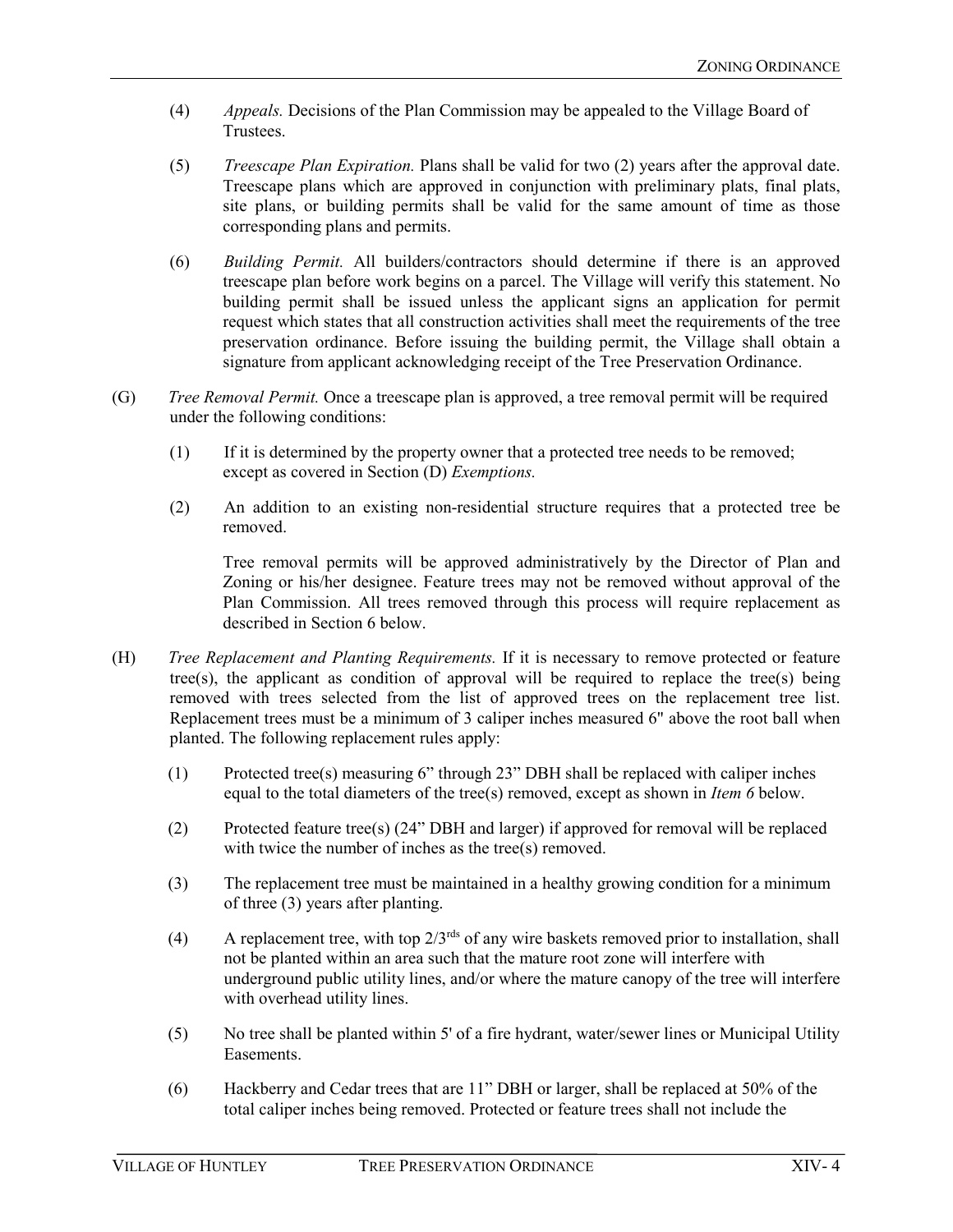following species: Bois d'Arc, Willow, Cottonwood, Locust and Chinaberry. In addition, Hackberry and Cedar trees that are less than 11" DBH shall not be considered a protected tree.

- (I) *Tree Replacement Credits.* Tree replacement credits may be granted to reduce the number of replacement inches required. The following guidelines apply:
	- (1) *Preservation Credits.* Each tree(s) 24" DBH or greater will earn a credit. The maximum credit under this provision is 20% of the total replacement inches in the development.
	- (2) *Locations for Planting Replacement Trees.* The preferred location for the planting of replacement trees is the development from which trees were removed. However, if the site is too small to accommodate the number of replacement trees required, credits can be earned for trees planted elsewhere within the corporate Village limits. Credit on an inchper-inch basis will be granted for trees planted in parks, medians, street rights-of-way, or other areas as negotiated through the Huntley Parks District. The location shall be within one mile of the area where the trees are being removed.
	- (3) *Purchase of Credits.* Tree replacement credits not exceeding 20% of the total replacement inches can also be purchased. Payments of \$125 per caliper inch may be paid to the *Village of Huntley Tree Fund.* Funds will be used for planting of trees, but not limited to Village parks, medians, and along street rights-of-way more than one mile from the area where the trees are being removed. Replacement credits purchased in a private community development with no public streets or parks can be used for the planting of trees elsewhere in that development.
	- (4) *Types of Trees.* Replacement trees shall be selected from the following list and shall be a minimum of three (3) caliper inches as measured 6" above the root ball.

| <b>Evergreen:</b>      |                                             |  |  |
|------------------------|---------------------------------------------|--|--|
| <b>Scientific Name</b> | <b>Common Name</b>                          |  |  |
| Juniperus virginiana   | Eastern Red Cedar                           |  |  |
| Picea abies            | Norway Spruce                               |  |  |
| Picea glauca           | White Spruce                                |  |  |
| Picea pungensi         | Colorado Blue Spruce                        |  |  |
| Pinus strobes          | Eastern White Pine                          |  |  |
| Pseudotsuga menziesii  | Douglas Fir                                 |  |  |
| Deciduous:             |                                             |  |  |
| <b>Scientific Name</b> | <b>Common Name</b>                          |  |  |
| Acer campestre         | Hedge Maple                                 |  |  |
| Acer ginnala           | Amur Maple                                  |  |  |
| Acer nigrum            | <b>Black Maple</b>                          |  |  |
| Acer platanoides       | Norway Maple (improved cultivars)*          |  |  |
| Acer rubrum            | Red Maple (improved cultivars)*             |  |  |
| Acer saccharum         | Sugar Maple (species) (improved cultivars)* |  |  |
| Aesculus Glabra        | Ohio Buckeye*                               |  |  |
| Amelanchier            | Serviceberry                                |  |  |
| Betula nigra           | <b>River Birch</b>                          |  |  |
| Cara ovata             | Shagbark Hickory*                           |  |  |
| Carpinus caroliniana   | American Hornbeam (blue beech)              |  |  |
| Celtis occidentalis    | Common Hackberry*                           |  |  |

**Evergreen:**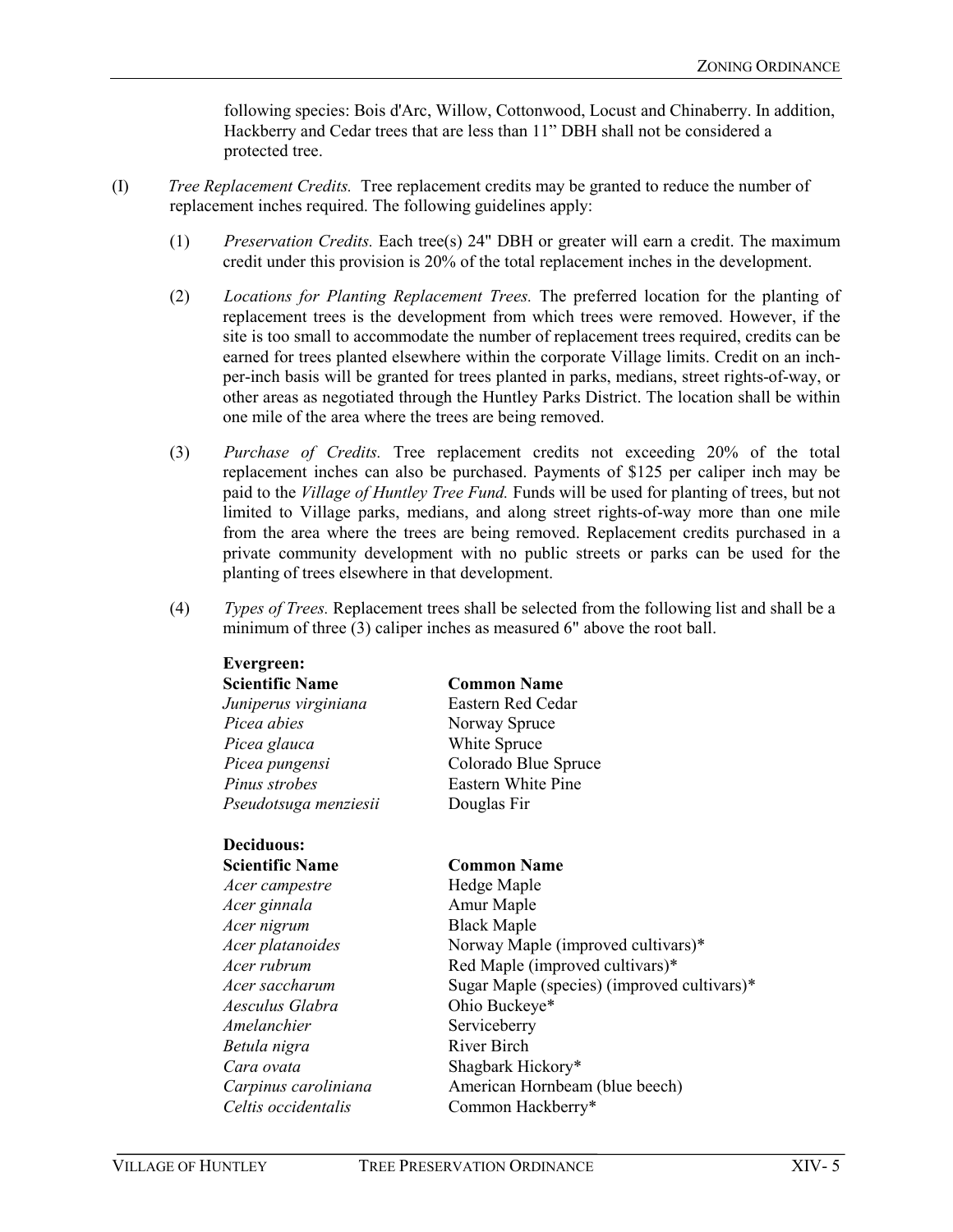| Cercis canadensis          | Redbud                             |  |
|----------------------------|------------------------------------|--|
| Cornus alternifolia        | Pagoda Dogwood                     |  |
| Corylus colurna            | Turkish Filbert*                   |  |
| Crataegus crus-galli       | Cockspur Hawthorn                  |  |
| Crataegus phaenopyrum      | Washington Hawthorn                |  |
| Fagus sylvatica            | European Beech                     |  |
| Ginkgo biloba              | Ginkgo (improved cultivars)*       |  |
| Gleditsia triacanthos      |                                    |  |
| f. inermis                 | Thornless Honeylocust *            |  |
| Gymnocladus dioicus        | Kentucky Coffeetree (male)*        |  |
| Malus spp.                 | Crabapple (superior cultivators)*  |  |
| Pyrus calleryana           | Callery Pear (superior cultivars)* |  |
| Quercus alba               | White Oak*                         |  |
| Quercus bicolor            | Swamp White Oak*                   |  |
| Quercus ellipsoidalis      | Hill's Oak*                        |  |
| Quercus macrocarpa         | Bur Oak*                           |  |
| Quercus muehlenbergii      | Chinquapin Oak*                    |  |
| Quercus palustris          | Pin Oak                            |  |
| Quercus prinus             | Chestnut Oak*                      |  |
| Quercus rubra              | Red Oak*                           |  |
| Syringa pekinensis         | Peking Lilac                       |  |
| Syringa reticulate         | Japanese Tree Lilac                |  |
| Taxodium distichum         | <b>Bald Cypress</b>                |  |
| Thuja occidentalis         | White Cedar Arborvitae             |  |
| Tilia americana            | *<br>American (basswood) Linden    |  |
| Tilia cordata              | Littleleaf Linden*                 |  |
| Tilia x euchlora 'Redmond' | Redmond Linden*                    |  |

\*Suitable for street tree planting.

- (J) *Tree Transplanting.* Existing trees of the variety listed in Section (I) (4) above can be transplanted to meet the replacement requirements under the following conditions:
	- (1) Trees of at least three caliper inches (3") but not exceeding six inches (6") DBH are eligible for transplanting
	- (2) Transplanted trees must survive and be in a healthy condition for a period of three years. The developer who received the transplanting credit must replace trees that do not meet these criteria**.**
	- (3) Transplanted protected trees will be listed in the tree survey with the notation that they are being transplanted.
- (K) *Tree Protection Prior to and During Construction*
	- (1) *Tree Protection.* Prior to any construction or land development, the developer shall mark with an aluminum tag which indicates its relationship to the Treescape Plan and clearly flag with bright fluorescent red vinyl tape all protected trees. The red tape should be wrapped around the main trunk of the protected tree at a height of approximately 5 feet so that the tape is clearly visible during construction. In those instances where a protected tree is so close to the construction area that construction equipment could possibly damage the tree, a protective fence shall be required installed at the drip line.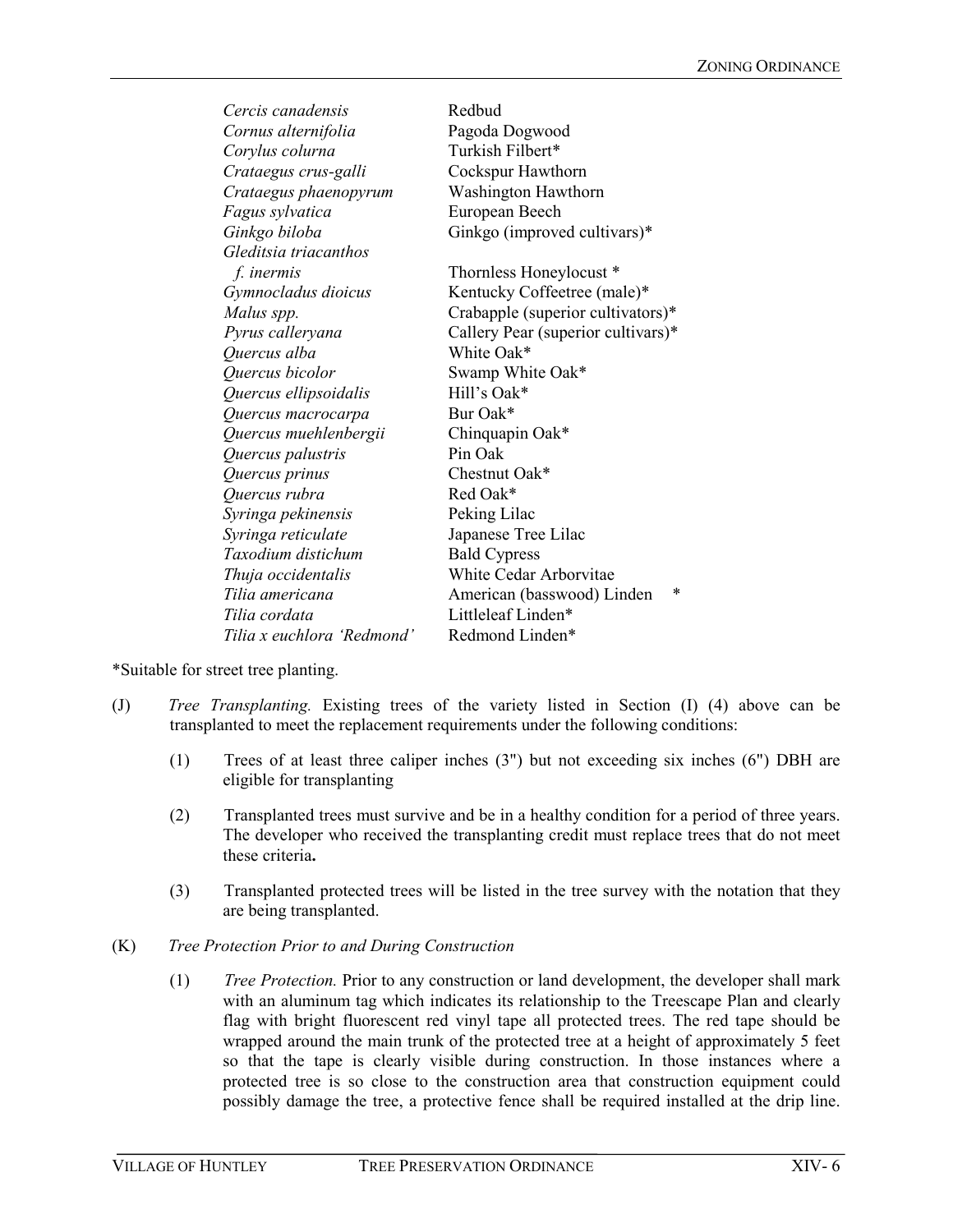The protective fence must be maintained during all construction phases until project is finished.

*Please Note:* Property owner shall be responsible for protecting feature trees including the use of an arborist, as necessary.

- (2) *Material and Equipment Storage.* The developer or contractor shall not store any material or equipment under the canopy of any protected tree. During the construction stage of the development no cleaning or storage of equipment or material shall be allowed within the drip line of a protected tree. Those materials include but are not limited to oils, solvents, mortar, asphalt and concrete.
- (3) *Signs.* No signs, wire or other attachments shall be attached to the protected trees.
- (4) *Traffic.* No vehicular traffic, construction equipment traffic or parking shall take place within the drip line of a protected tree other than on an existing street pavement. This restriction does not apply to single incident access for purposes of clearing underbrush, establishing the building pad and associated lot grading, vehicular traffic necessary for routine utility maintenance or emergency restoration of utility service or routine mowing operations.
- (5) *Grade.* No grade change in excess of two inches (2") shall be allowed within the drip line of any protected tree unless adequate construction methods are approved beforehand. If approved, major grade changes (i.e. two inches (2") or greater) within the critical root zone of a protected tree will require additional measures to maintain proper oxygen and water exchange with the roots. Root pruning will be required when disturbance will result in root exposure.
- (6) *Tree Flagging.* At the time of submittal of the treescape plan all protected trees should be marked with an aluminum tag which indicates its relationship to the Treescape Plan and clearly flagged with bright fluorescent red vinyl tape. The red tape should be wrapped around the main trunk of the protected tree at a height of approximately 4 feet so that the tape is clearly visible.
- (7) *Boring.* Boring of utilities under protected trees shall be required in those circumstances where it is not possible to trench around the critical root zone of a protected tree. When required, the length of the bore shall be the width of the critical root zone plus two feet (2') on either side of the critical root zone and shall be at a minimum depth of 48 inches.
- (8) *Damage.* Any physical damage to a tree preserved for credit that is considered to place the survival of the tree in doubt shall be eliminated as a credited tree and will require additional trees to be planted in its place at the required ratio. A certified arborist shall be consulted to determine whether physical damage to a tree places the survival of the tree in doubt.
- (L) *Tree Pruning*
	- (1) *General.* No protected tree shall be pruned in a manner, which significantly disfigures the tree, or in any manner which would reasonably lead to the death of the tree.
	- (2) *Permit Requirement.* Utility companies may prune trees as necessary to reestablish disrupted service or maintain existing service without obtaining a permit. Utility companies shall inform the Village of their routine pruning schedules and are encouraged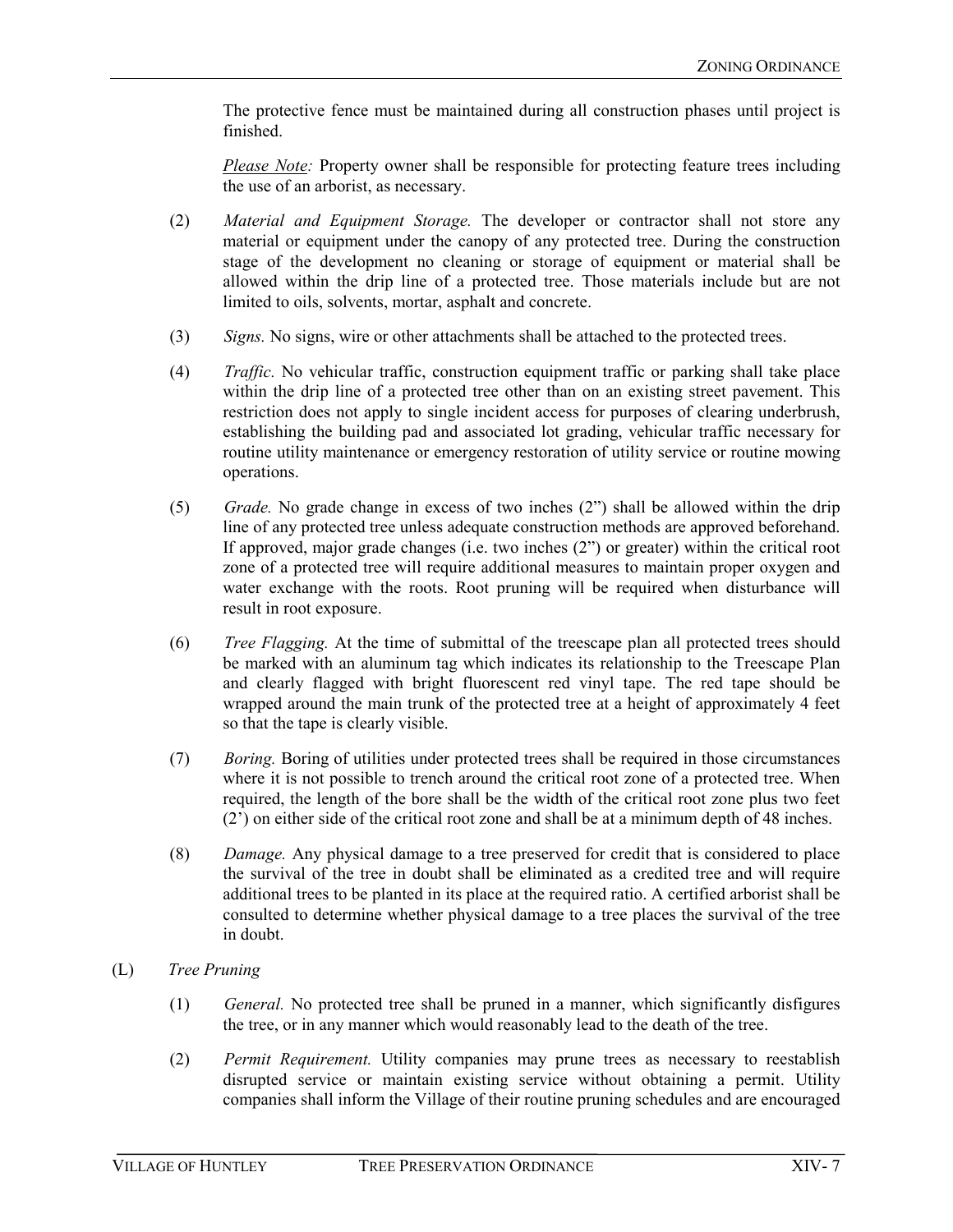to prune trees in accordance with the National Arborist Association standards for pruning shade trees.

- (3) *Allowed Pruning.* A protected tree may be pruned in cases where it is necessary to remove branches broken during the course of construction, or where protected trees must be pruned to allow construction of a structure. Pruning should be done in manner that does not significantly disfigure the tree.
- (4) *Required Pruning.* The owner of all trees adjacent to public R.O.W. shall be required to maintain a minimum clearance of twelve feet (12') above traveled pavement or curb of a public street. The Village shall also have the right to prune trees overhanging the public R.O.W. as necessary to preserve public safety. Trees shall be pruned to allow signs to be seen.
- (M) *Tree Fund*
	- (1) *Tree Fund Administration.* The Village shall administer the tree fund. The funds shall be used to purchase, plant and maintain trees on public property utilizing either Village staff or contract labor, to acquire wooded property that remains in a naturalistic state in perpetuity, to perform and maintain a Village wide tree inventory and to educate citizens and developers on the benefits and value of trees. The Village Board of Trustees shall, by policy, have the ability to adopt alternative methods of creating tree credits and methods of distribution of trees and/ or funds for purchasing trees.
	- (2) *Collection of Money.* Money contributed to the Tree Fund shall be paid prior to the issuance of any construction or building permit and prior to filing of a Final Plat.
- (N) *Violations*

Any person, firm, corporation, agent or employee thereof who violates any of the provisions of this ordinance shall be guilty of a misdemeanor and upon conviction hereof shall be fined \$500.00 for each offense. A separate offense shall be deemed committed on each day during which a violation occurs. The unlawful damage, destruction or removal of each protected tree shall be considered a separate incident and each incident subjects the violator to the maximum penalty of \$500 for the first tree with each subsequent tree increasing by \$500 increments. No acceptance of public improvements shall be authorized and no Certificates of Occupancy (CO) shall be issued until all fines for violations of this ordinance have been paid to the Village.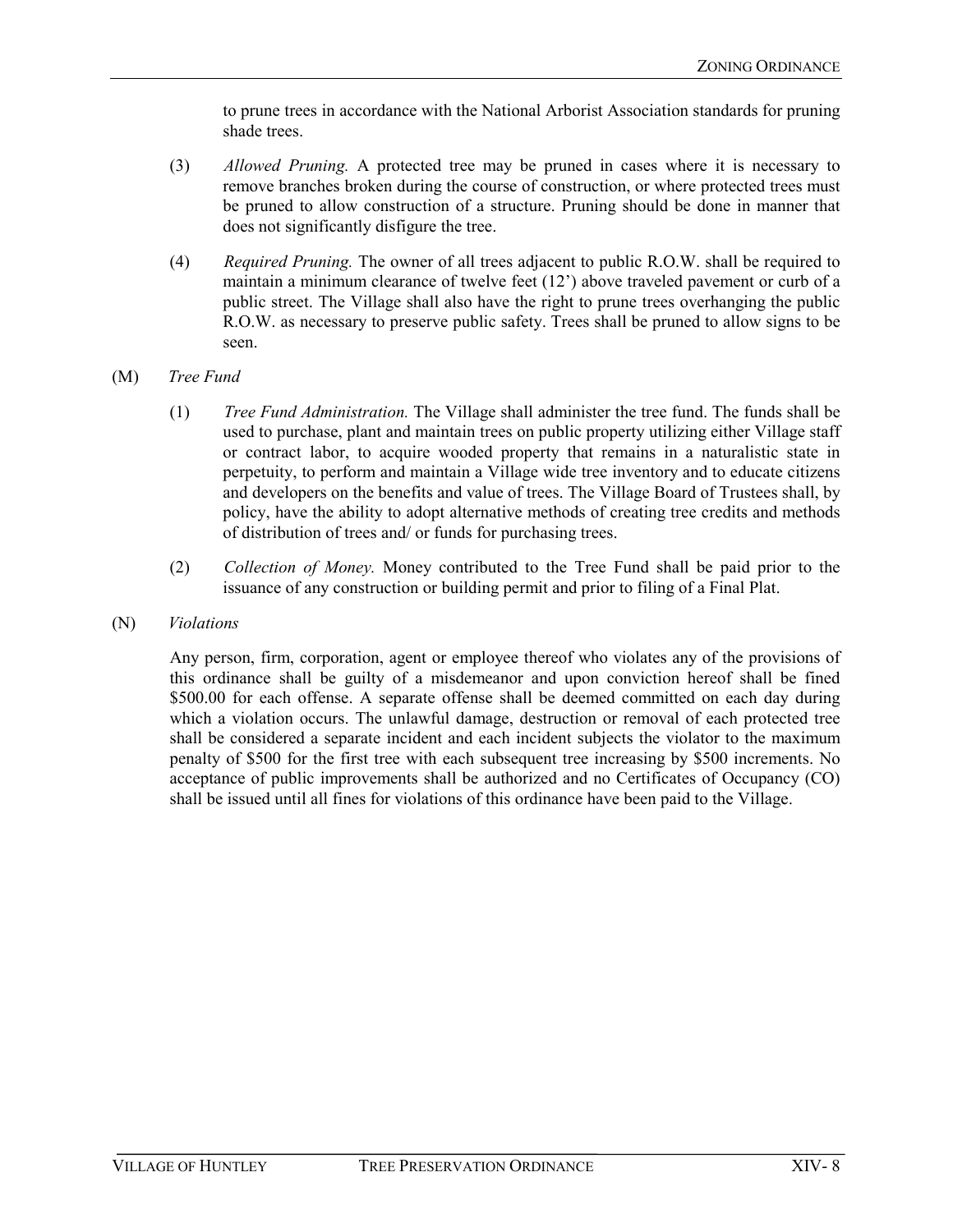# **§ 156.151 LANDSCAPE ORDINANCE**

- (A) *Purpose.* The process of development with its alteration of the natural topography, vegetation, and creation of impervious cover can have a negative effect on the ecological balance of an area by causing increases in air temperatures and accelerating the processes of runoff, erosion, and sedimentation. The economic base of the Village can and should be protected through the preservation and enhancement of the unique natural beauty, environment, and vegetative space in this area. Recognizing that the general objectives of this article are to promote and protect the health, safety and welfare of the public, the Board of Trustees further declares that this article is adopted for the following specific purposes:
	- (1) To aid in stabilizing the environment's ecological balance by contributing to the processes of air purification, oxygen regeneration, ground-water recharge, and storm water runoff retardation, while at the same time aiding in noise, glare, and heat abatement.
	- (2) To provide visual buffering between land uses of differing character.
	- (3) To enhance the beautification of the Village.
	- (4) To safeguard and enhance property values and to protect public and private investment.
	- (5) To conserve energy.
- (B) *Applicability*
	- (1) This Section *does not* apply to:
		- (a) Any property with a previously approved landscape and/or site plan prior to adoption of this ordinance, unless such plan is required to be resubmitted for consideration;
		- (b) Lots containing only single-family and/or duplex uses, and
	- (2) This Section *does* apply to:

Except as otherwise provided in *Subsection (B)(1)*, this article applies to all uses on a lot when an application for a building permit for work on the lot is made, unless the application is for:

- (a) Restoration of a building that has been damaged by fire, flood, explosion, riot, act of the public enemy, other natural disaster, or accident of any kind, if said structure may be restored under the nonconforming use provisions of the Comprehensive Zoning Ordinance. For purposes of this Subsection, restoration means the act of putting back into a former or original state; or
- (b) Construction work on an existing structure that does not increase:
	- i. the number of stories in a building on the lot;
	- ii. the total floor area of all buildings on the lot by more than 10 percent or 10,000 square feet, whichever is less; or
	- iii. the non-permeable coverage of the lot by more than 2,000 square feet.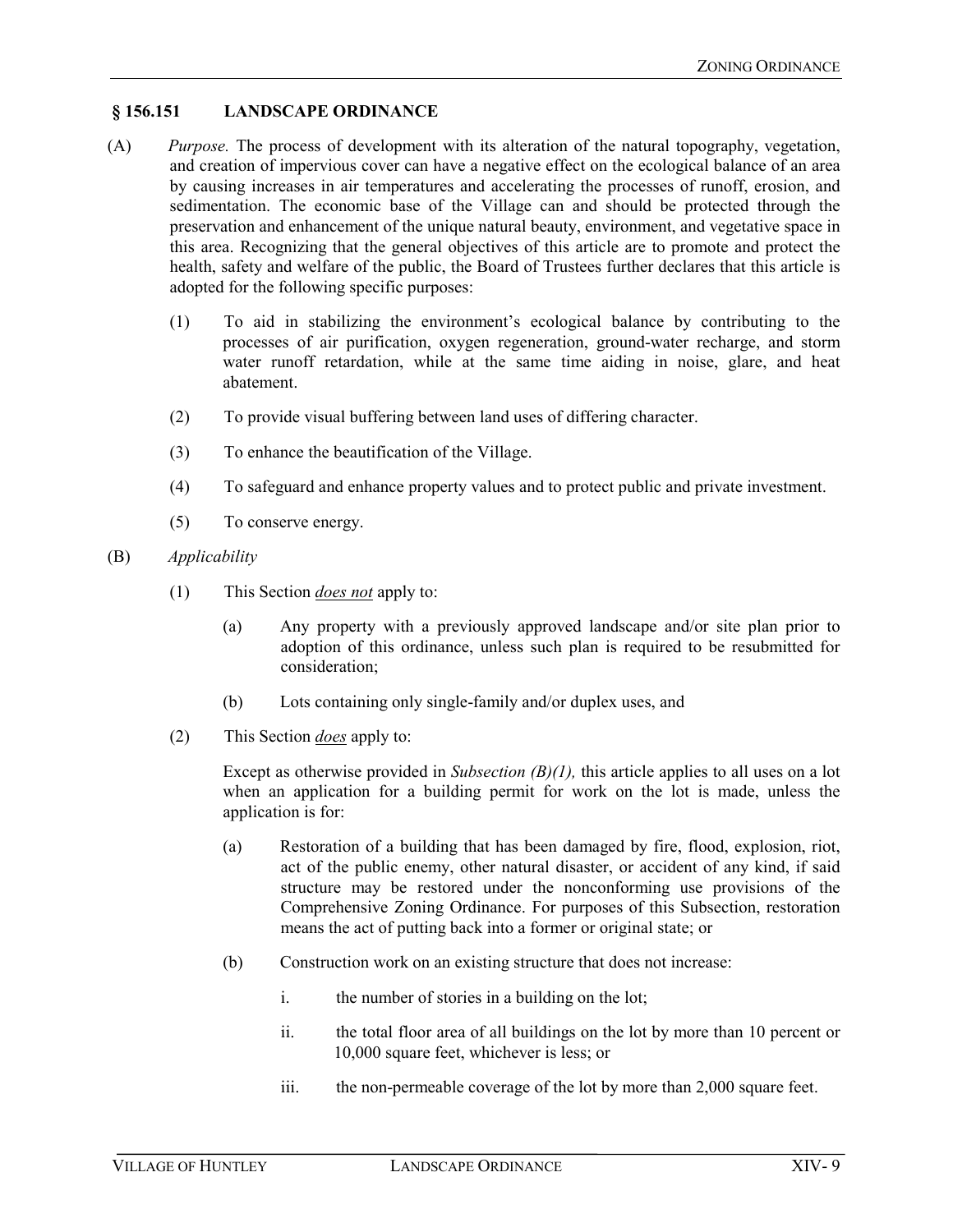- (3) *Planned Unit Developments.* Landscaping requirements consistent with the standards and purposes of this article shall be a part of all ordinances establishing or amending planned development districts, unless otherwise approved by the Board of Trustees.
- (4) *Special Exceptions.* The Plan Commission and Board of Trustees may grant a special exception to the landscaping requirements of this article upon making a special finding that the resulting landscape will provide an improved amenity for both the general public and users of the facility being landscaped.

#### (C) *Definitions*

*Caliper.* means the diameter of the trunk measured six inches above ground level up to and including four inch caliper size, and measured 12 inches aboveground level if the measurement taken at six inches above ground level exceeds four inches. If a tree is of a multi-trunk variety, the caliper of the tree is the total caliper of all of its trunks at the elevation being measured.

*Canopy or Shade Tree.* means a species of tree which normally bears crown foliage no lower than six feet above ground level upon maturity.

*Enhanced Pavement.* means any permeable or nonpermeable decorative pavement material intended for pedestrian or vehicular use. Examples of enhanced pavement include brick or stone pavers, grass paver, exposed aggregate concrete, and stamped and stained concrete.

*Evergreen Tree or Shrub.* means a tree or shrub of a species which normally retains its leaves throughout the year.

*Ground Cover.* means natural mulch or plants of species which normally reach a height of less than two feet upon maturity, installed in such a manner so as to form a continuous cover over the ground.

*Landscape Architect.* means a person licensed to practice or teach landscape architecture in the State of Illinois pursuant to State law.

*Landscape Buffer Strip.* means a strip of land:

- Which serves a buffer function on the perimeter of a building site adjacent to another building site or to a public or private street or alley; and
- At least 80 percent of which is covered by natural grass, ground cover, or other natural plant materials (excluding screening).

*Non-permeable Coverage.* means coverage with non-permeable pavement.

*Screening.* means screening that complies with the construction and maintenance regulations in Section 5. Mandatory Provisions, except as those regulations may be expressly modified in this article.

*Shrub, Large.* means a shrub which normally reaches a height of six feet or more upon maturity.

*Soil.* means a medium that plants will grow in.

*Tree, Large.* means a tree of a species which normally reaches a height of 30 feet or more upon maturity.

*Tree, Small.* means a tree of a species which normally reaches a height of less than 30 feet.

*Visibility Triangle.* means the term "visibility triangle" as defined in §156.011 of this Code.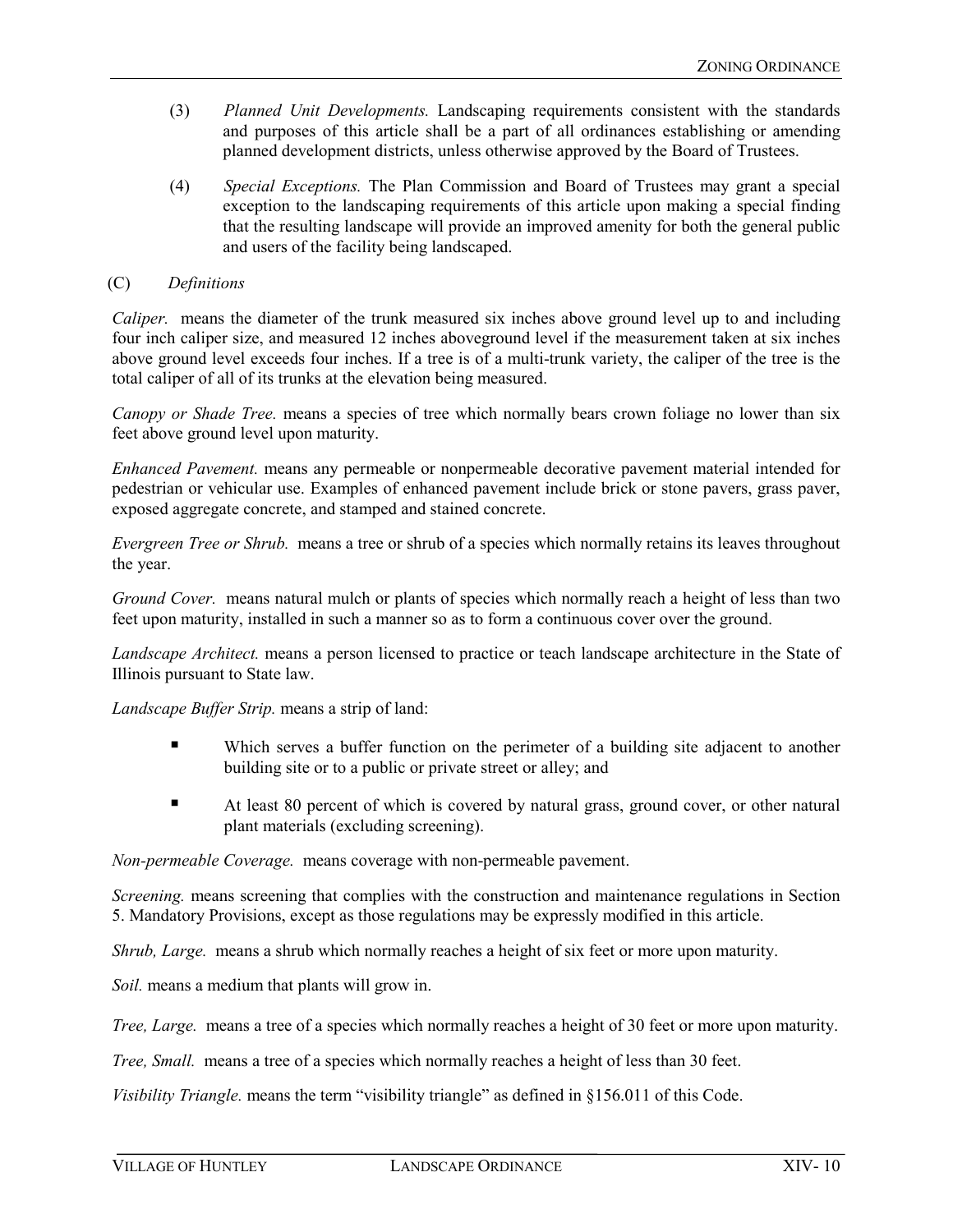- (D) *Landscape Plan Submittal.* Landscape plans shall be submitted for all sites required to submit a site plan for approval by the Plan Commission and Village Board of Trustees.
- (E) *Approval of Landscape Plan.* Landscape plans shall be referred to the Plan Commission for approval or denial.
- (F) *Plan Content.* The landscape plan shall be submitted in the form and number as prescribed by the Village and must contain the following information:
	- (1) Date, scale, north arrow, and the names, addresses, and telephone numbers of both the property owner and the person preparing the plan.
	- (2) Project name, street address, and lot and block description.
	- (3) Location of existing boundary lines and dimensions of the lot, street address, approximate centerline of existing water courses and the location of the 100-year flood plain, if applicable; the approximate location of significant drainage features; and the location and size of existing and proposed streets and alleys, utility easements, driveways and sidewalks on or adjacent to the lot.
	- (4) Location, height, and material of proposed screening and fencing (with berms to be delineated by one-foot contours).
	- (5) Locations and dimensions of proposed landscape buffer strips.
	- (6) Complete description of plant materials shown on the plan, including names, locations, quantities, container or caliper sizes at installation, heights, spread, and spacing. The location and type of all existing trees on the lot over six inches in caliper must be specifically indicated.
	- (7) Complete description of landscaping and screening to be provided in or near off-street parking and loading areas, including information as to the amount (in square feet) of landscape area to be provided internal to parking areas, the total square footage included in the parking area, and the number and location of required off-street parking and loading spaces.
	- (8) Location and description, by type and size, of existing trees proposed to be retained. Such trees shall be marked and drip-line of said trees shall be protected prior to and during all construction, including all dirt work.
	- (9) Size, height, location and material of proposed seating, lighting, planters, sculptures, water features and landscape paving and other site amenities.
	- (10) Identification of visibility triangles on the lot for all driveway intersections with public streets and evidence proposed landscaping will not interfere with site utilities and easements.
- (G) *Mandatory Provisions*
	- (1) *Landscape Buffer Strip.* A minimum 10 foot wide landscape buffer strip must be provided along the entire length of the portion of the perimeter of any commercial or industrial lot that abuts, without an alley or drive separation, or is directly across a public street from a residential zoning district, exclusive of driveways and access-ways. If the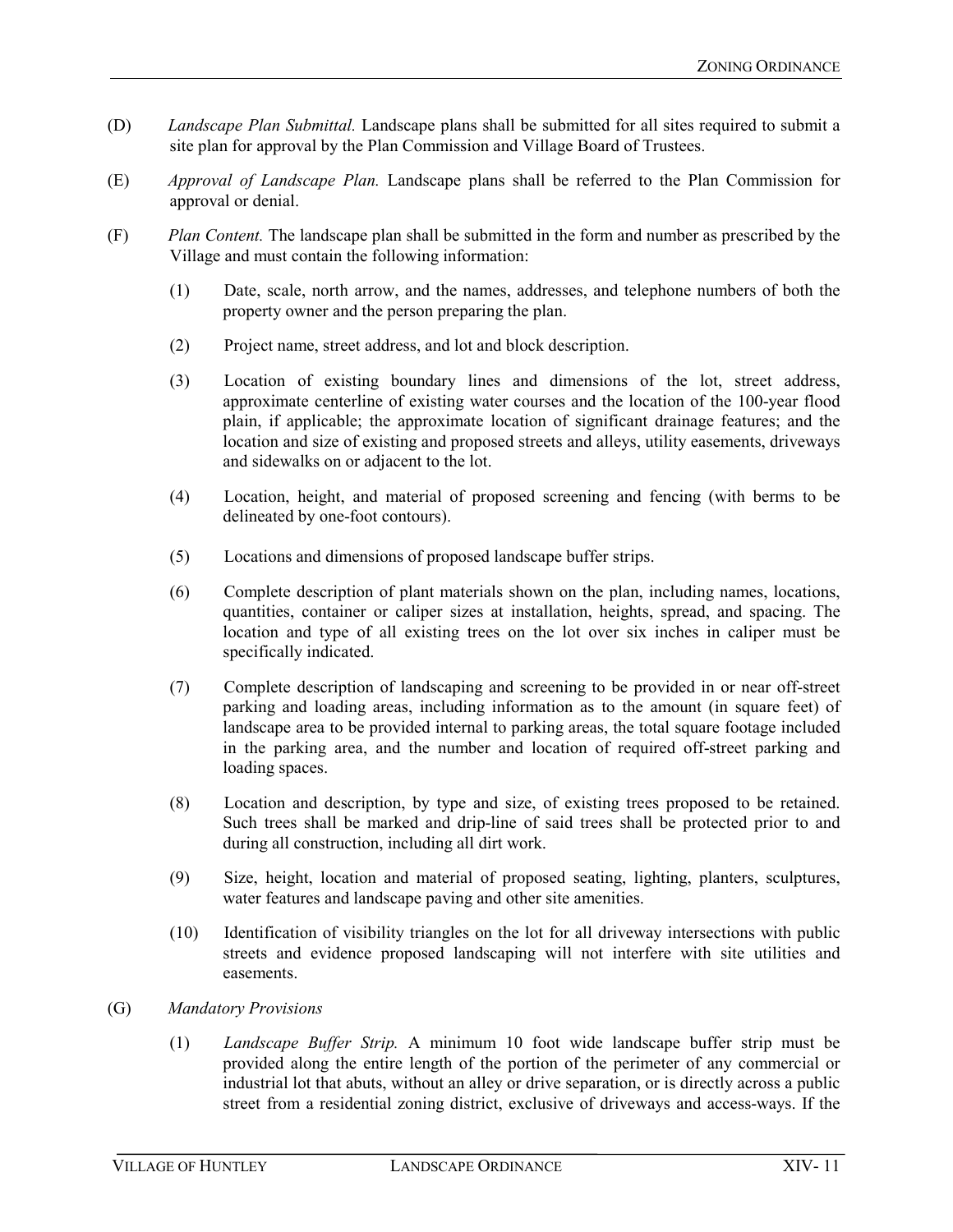proposed commercial structures exceed twenty-four (24) feet in height adjacent to an alley, a 10 foot buffer shall also be required along the length of the alley.

- (2) *Screening of Off-Street Loading Docks*
	- (a) Off-street loading docks in non-residential zoning classifications must be screened from:
		- i. All public streets; and
		- ii. Any residential district that abuts or is directly across a public street or alley from the lot.
	- (b) Off-street loading docks in industrial zoning classifications must be screened from:
		- i. Arterial streets, as indicated on the Village's *Thoroughfare Plan*, and
		- ii. Any residential district that abuts or is directly across a public street or alley from the lot.
	- (c) The screening required under *Subsections (2)(a) and (2)(b)* must be at least six feet in height and may be provided by using any of the methods for providing screening described in this section.
- (3) *Acceptable Landscape Materials*
	- (a) No artificial plant materials may be used to satisfy the requirements of this article.
	- (b) Plant materials used to satisfy the requirements of this article must comply with the following minimum size requirements at the time of installation:

Large trees must have a minimum caliper of three inches, or a minimum height of six feet, depending on the standard measuring technique for the species.

- (c) For purposes of this section, "height" is measured from the root crown or, if the plant is in a container, from the soil level in the container.
- (d) In satisfying the landscaping requirements of this article, the use of high quality, hardy plant materials on the approved plant list below is recommended and encouraged. Plants found on the disapproved plant list below shall not be placed within the ROW or within the required building setback along a street.
- (e) *Trees Allowed in Street Landscape Buffer Areas.* Please refer to Section 156.150 (I) (4) for the list of suitable for Street Trees.
- (f) *Trees Not Allowed in Street Landscape Buffer Areas.* The following plants shall not be placed in public ROW or within the required Street Landscape Buffers along public streets:

Ash tree (Fraxinus sp.) Silver Maple (Acer Saccharinum) Box Elder (Acer Negundo) Mimosa (Albizia Julibrissin)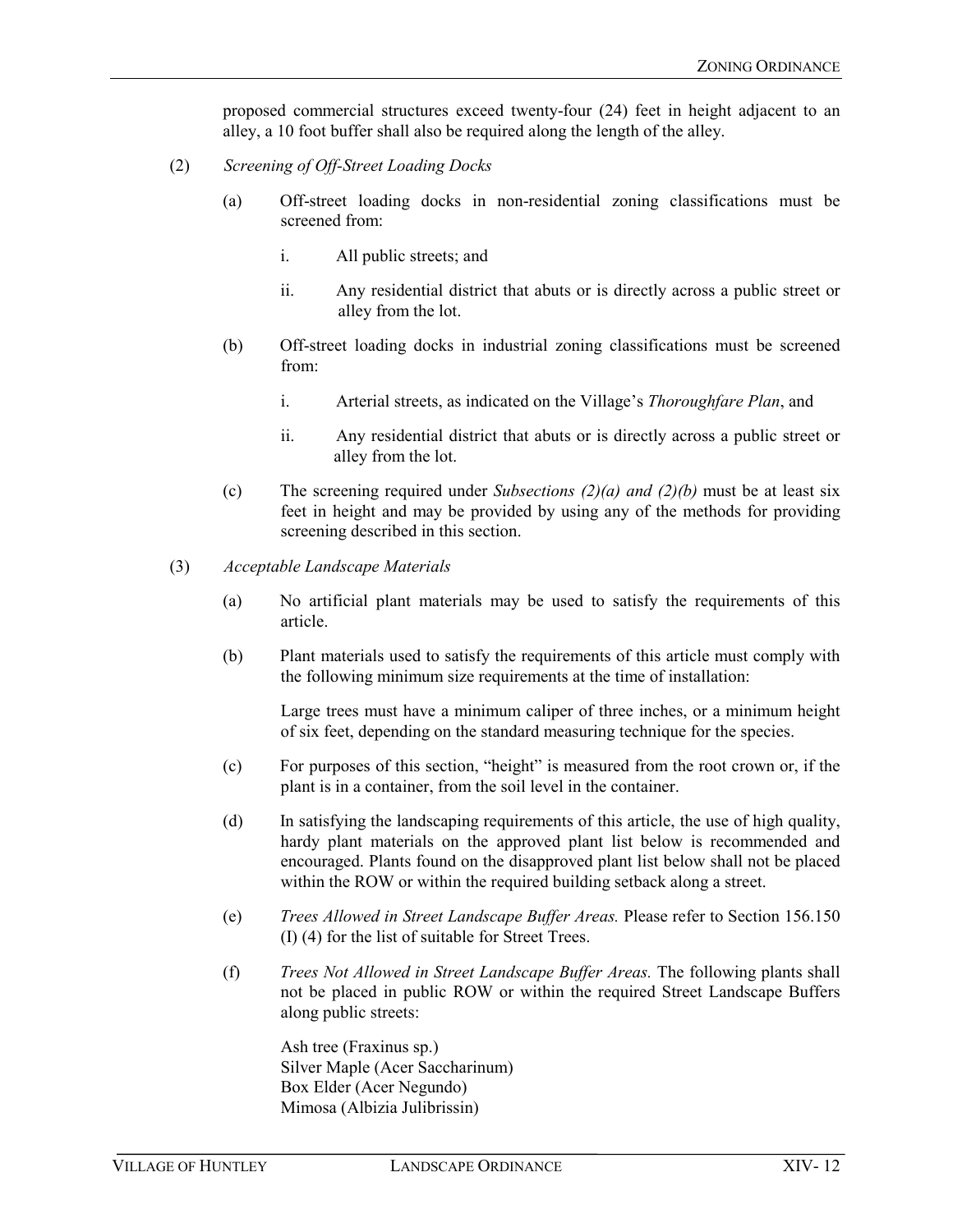Catalpa (Catalpa sp.) Hackberry, Sugarberry (Celtis sp.) Honeylocust (Gleditsia Triacanthos) Tulip tree (Liriodendron Tulipifera) Chinaberry (Melia Azedarach) Sycamore (Platanus Occidentalis) Cottonwood, Poplar (Populus sp.) Willows (Salix sp.) American Elm (Ulmus Americana) Siberian Elm (Ulmus Pumilia) Jerusalem Thorn/Petuma (Parkinsonia Aculeata) Bois D'Arc (Maclura Pomifera) Flowering Crabapple varieties (Malus sp.) Ginkgo Tree (Ginkgo Biloba) Peach/Plum varieties Mulberry varieties (Morus sp.) Texas Mountain Laurel (Sophora Secundiflora) Lilac Chaste Tree (Vitex Agnuscastus) Pine Tree Varieties (Pinus sp.)

- (4) *Protection of Landscape Areas.* Required landscape areas must be protected from vehicular traffic through the use of concrete curbs, or other permanent barriers. Vehicular wheels shall be prevented from extending into landscaped areas.
- (5) *Irrigation and Watering Requirements*
	- (a) *General.* The owner shall be responsible for the health and vitality of plant material through irrigation of all landscaped areas and plant materials, and shall:
		- i. Provide a moisture level in an amount and frequency adequate to sustain growth of the plant materials on a permanent basis.
		- ii. Be in place and operational at the time of the landscape inspection for Certificate of Occupancy.
		- iii. Be maintained and kept operational at all times to provide for efficient water distribution.
	- (b) *Irrigation and Watering Methods*
		- i. *Landscaped Areas.* One of the following irrigation methods shall be used to ensure adequate watering of plant material in landscaped areas:
			- 1. *Conventional System.* An automatic or manual underground irrigation system which may be a conventional spray or bubbler type heads.
			- 2. *Drip or Leaky-Pipe System.* An automatic or manual underground irrigation system in conjunction with a watersaving system such as a drip or a leaky pipe system.
			- 3. *Temporary and Above Ground Watering.* Landscape areas utilizing xeriscape plants and installation techniques, including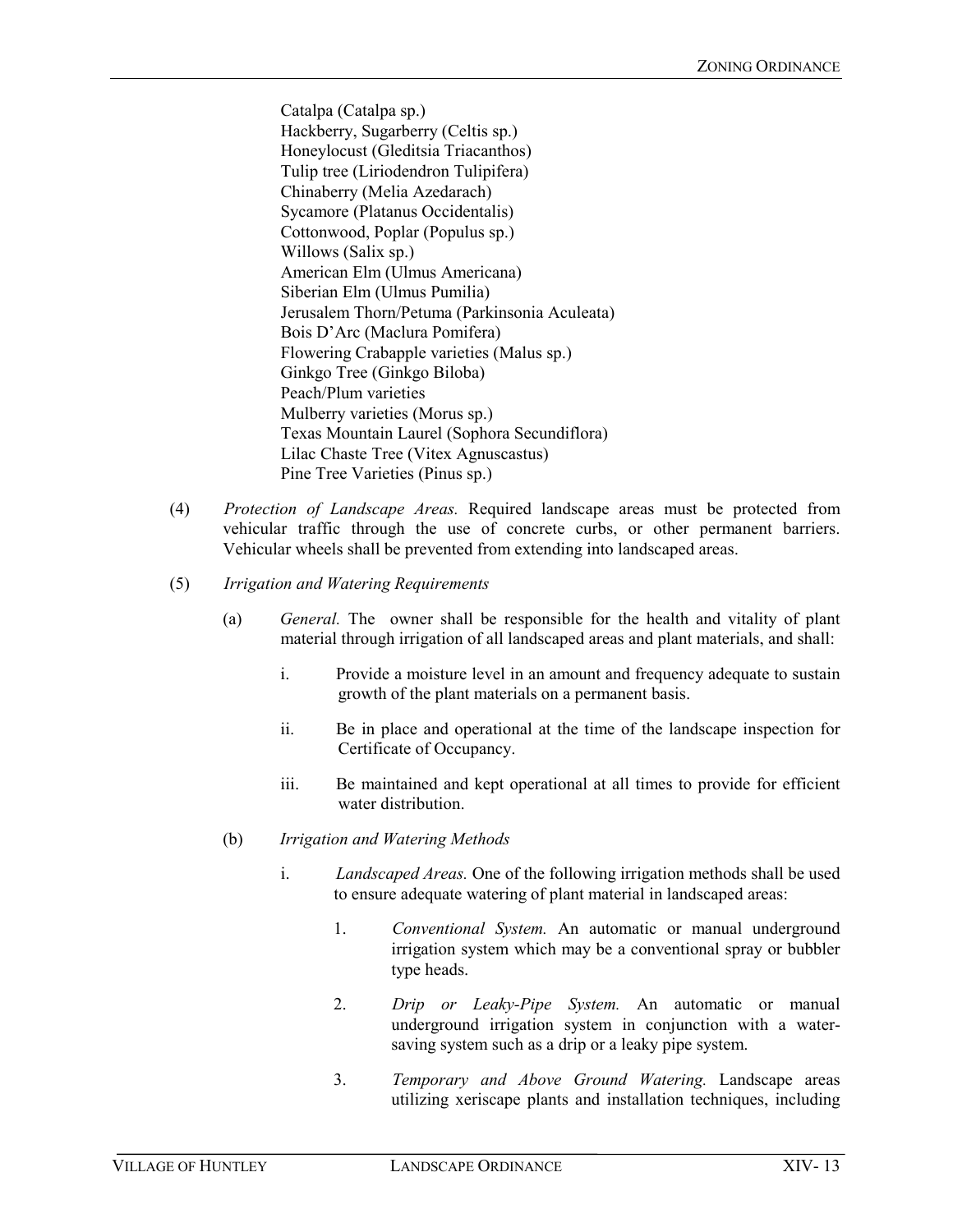areas planted with native grasses and wildflowers, may use a temporary and above ground system, and shall be required to provide irrigation for the first three growing seasons only.

ii. *Natural and Undisturbed Areas.* No irrigation shall be required for undisturbed natural areas or undisturbed existing trees.

#### (6) *Screening From Residential Uses*

- (a) Any commercial or industrial use or parking lot with a side or rear contiguous to a residentially-zoned district, a multi-family use with more than 5 dwelling units or a parking lot with a side or rear contiguous to any single family, townhouse, or duplex district, shall be screened with an eight-foot (8') wide buffer area including a masonry fence (excluding tilt wall or concrete block unless approved by the Board of Trustees), six feet (6') in height, unless otherwise approved by the Board of Trustees. Berms in conjunction with a fence can be utilized to meet this requirement. The screen shall be located no closer to the street than the property line. Any ordinances concerning sight obstructions of intersections shall be applicable to the screen where it is intersected by a street or driveway.
- (b) Prior to construction of any required screens, complete plans showing type of material, depth of beam, and structural support shall be analyzed by the Village Building Department to determine whether or not:
	- i. The screen will withstand the pressures of time and nature;
	- ii. The screen adequately accomplishes the purpose for which it was intended;
	- iii. Plans shall be sealed by a Registered Engineer or they shall conform to the Village's standard design for screening walls.
- (c) Such screen shall be constructed prior to the issuance of a Certificate of Occupancy for any building or portion thereof.
- (d) The areas adjacent to the required screening wall, or areas adjacent to a public street or right-of-way, shall be maintained by the property owner in a clean and orderly condition, free of debris and trash in accordance with the applicable codes of the Village.
- (e) Plans shall be sealed by a Registered Engineer or they shall conform to the Village's standard design for screening walls.
- (7) *Non-Residential Property Abutting Non-Residential Property*
	- (a) Shade Trees provided at the equivalent of seventy-five (75') apart along the abutting property line. Such trees shall be clustered or spaced evenly as deemed appropriate by the Plan Commission.
	- (b) Other Planting Materials Other landscape elements including berms, ornamental trees, shrubbery and/or hedges are encouraged to be provided at appropriate locations along the property line.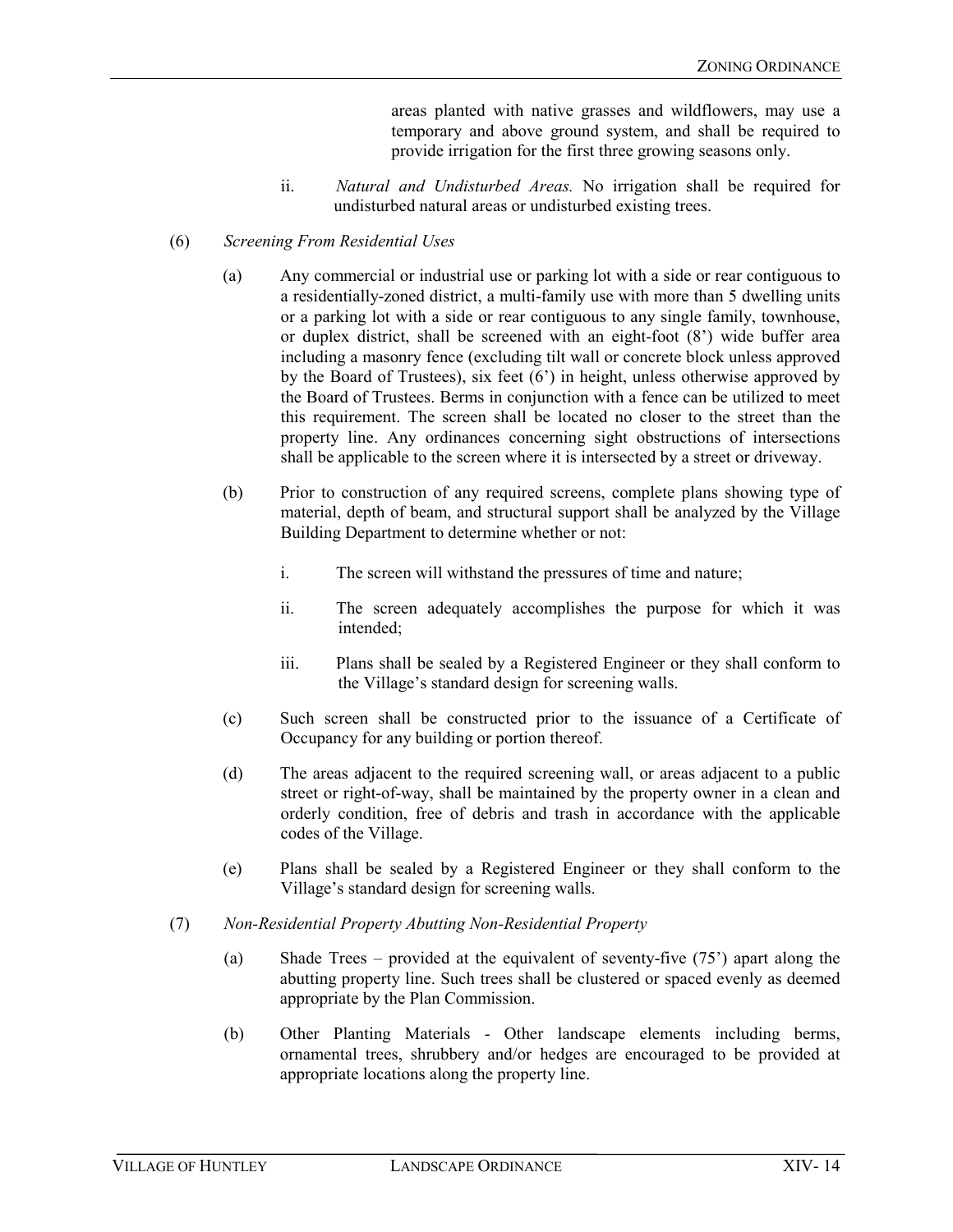- (c) Ground Cover Except where occupied by planting beds, all perimeter landscaping areas shall be sodded or seeded.
- (8) *Street Landscaping.* A Street Landscape Buffer strip with a minimum width of ten (10) feet, must be provided along the entire length of the property to be developed that is adjacent to a major arterial or collector street, as defined in the Village's Thoroughfare Plan, exclusive of driveways and access-ways. Large trees, as herein defined, shall be provided in the required buffer in numbers equal to one tree for each forty (40') feet of street frontage.

*They shall be no closer than:*

- (a) Five feet  $(5')$  back from the curb or, in the case of streets without curbs, five feet (5') back from the pavement edge or from the edge of any swale or ditch.
- (b) Forty feet (40') from the nearest corner of the pavement of intersecting streets, said distance to be measured away from the corner along both of the streets.
- (c) Ten feet (10') from driveways.
- (d) Fifteen feet (15') from street lights.
- (e) Five feet (5') from fire hydrants, buffalo boxes, vaults, and the like.
- (f) Five feet (5') from sidewalks, unless otherwise required or approved.
- (9) *Right-of-Way Landscaping Requirements.* All street rights-of-way located adjacent to the proposed development shall be improved with grass or ground cover material and shall be maintained. It shall be the responsibility of the developer to design the irrigation system within the lot to ensure that the grass placed in the right-of-way is watered and maintained and to ensure that minimal water will enter the street itself. The designer of the irrigation system shall base the design on the ultimate proposed width of the street when designing the system. The plans for design of the irrigation system shall be approved by the Village prior to installation.
- (10) *Parking Lot Landscaping*
	- (a) Any parking lot with more than two (2) rows of spaces shall have a minimum of 5% or 200 sq. ft., whichever is greater, in the interior of the parking lot in landscaping. Such landscaping shall be counted toward the total landscaping.
	- (b) If the parking and maneuvering space exceeds 20,000 square feet one large canopy tree for every ten required parking spaces shall be required internal to the parking lot. No tree shall be planted closer than 2 ½ feet to the pavement.
		- i. No required parking space may be located more than 80 feet from the trunk of a large canopy tree.
		- ii. No tree may be planted closer than  $2\frac{1}{2}$  feet to the pavement.
		- iii. All trees must be internal to the parking lot.
- (11) *Dimensions of Landscaping.* All required landscaping shall be no less than 5 feet wide and a minimum of 25 square feet in area unless it is within 10 feet of the building.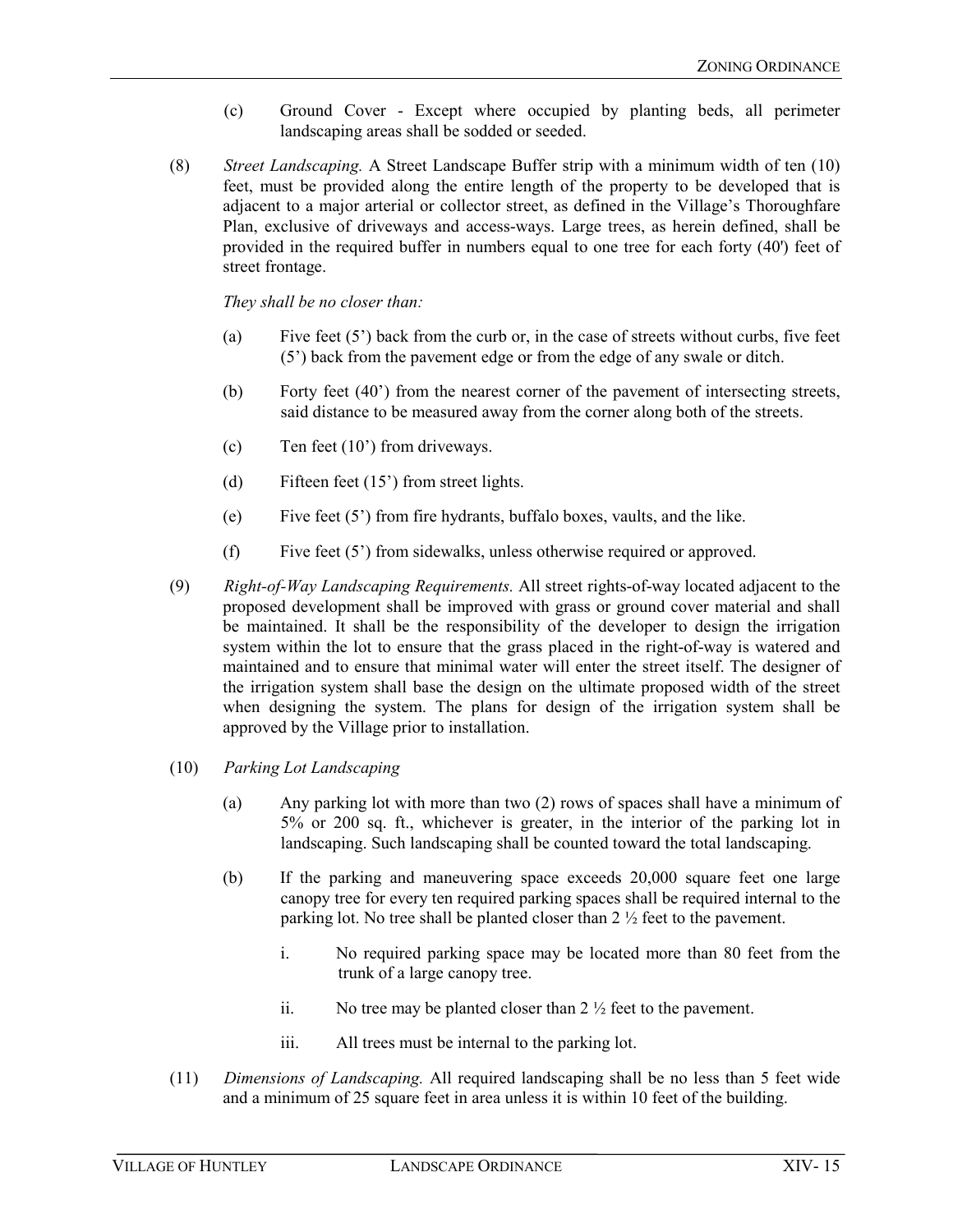- (12) *Required Landscaping*
	- (a) *Amount of Landscaping.* Minimum square footage requirements for landscaping shall be provided and maintained in the zoning districts set forth as follows. The requirements shall be applied to the total site area to be developed:

| <b>DISTRICT</b>        | $\frac{0}{0}$      | NET% REQUIREMENTS  |
|------------------------|--------------------|--------------------|
|                        | <b>REQUIREMENT</b> | W/ MAXIMUM CREDITS |
| Multi-Family           | 25%                | 20%                |
| Office $(O-1)$         | 20%                | 15%                |
| Business (B-4)         | 20%                | 15%                |
| Business (B-1)         | 20%                | 15%                |
| Business (B-2 and B-3) | 15%                | 10%                |
| <b>Health Care</b>     | 15%                | 10%                |
| Manufacturing          | 10%                | 5%                 |

The total site area required for landscaping may be reduced by no more than 5% in accordance with the provisions of Section 156.152. For example, the required percentage of 15% for *Business (B-2 and B-3) zoning* could be reduced to a total of 10% under the terms of §156.152.

- (b) *Location of Landscaping.* No less than 50% of the total requirement shall be located in front of and along side buildings with street frontage in the following zoning districts: "R-5", "O-1", "B-1", "B-2", "B-3", "B-4" and "HC." 100% of the total requirement shall be located in front of and along side buildings with street frontage in the "M" zoning district.
- (c) *Detention Basins.* Detention basins shall be landscaped in a natural manner using ground cover, grasses, shrubs and trees in all dry land areas. There shall be a minimum of one (1) tree for each 750 square feet of dry land area.

# **§ 156.152 LANDSCAPE CREDITS**

- (A) *Credit for Required Landscape Buffer Strips between Residential and Non-Residential Zoning.*  The overall landscaping requirement may be reduced by 2.5% when the buffer strip, whether required or not, has a minimum average width of 15 feet or greater and contains at least one large tree every 40 feet, or large shrubs at least every 10 feet the entire length of the perimeter adjacent to property with residential zoning. This perimeter must equal at least 25% of the total perimeter of all adjacent private property.
- (B) *Credit for Surface Parking Screening.* The overall landscaping requirement may be reduced by 2.5% when a surface parking lot located adjacent to a public street is screened as follows:
	- (1) The screen must be voluntary, not required by this ordinance.
	- (2) The screening must be located along the entire length of street frontage of the parking lot, exclusive of driveways, access-ways, and visibility triangles. Visibility triangles will be maintained at all driveway intersections.
	- (3) The screening must be at least three feet in height utilizing only evergreen planting materials, berms, and/or masonry walls.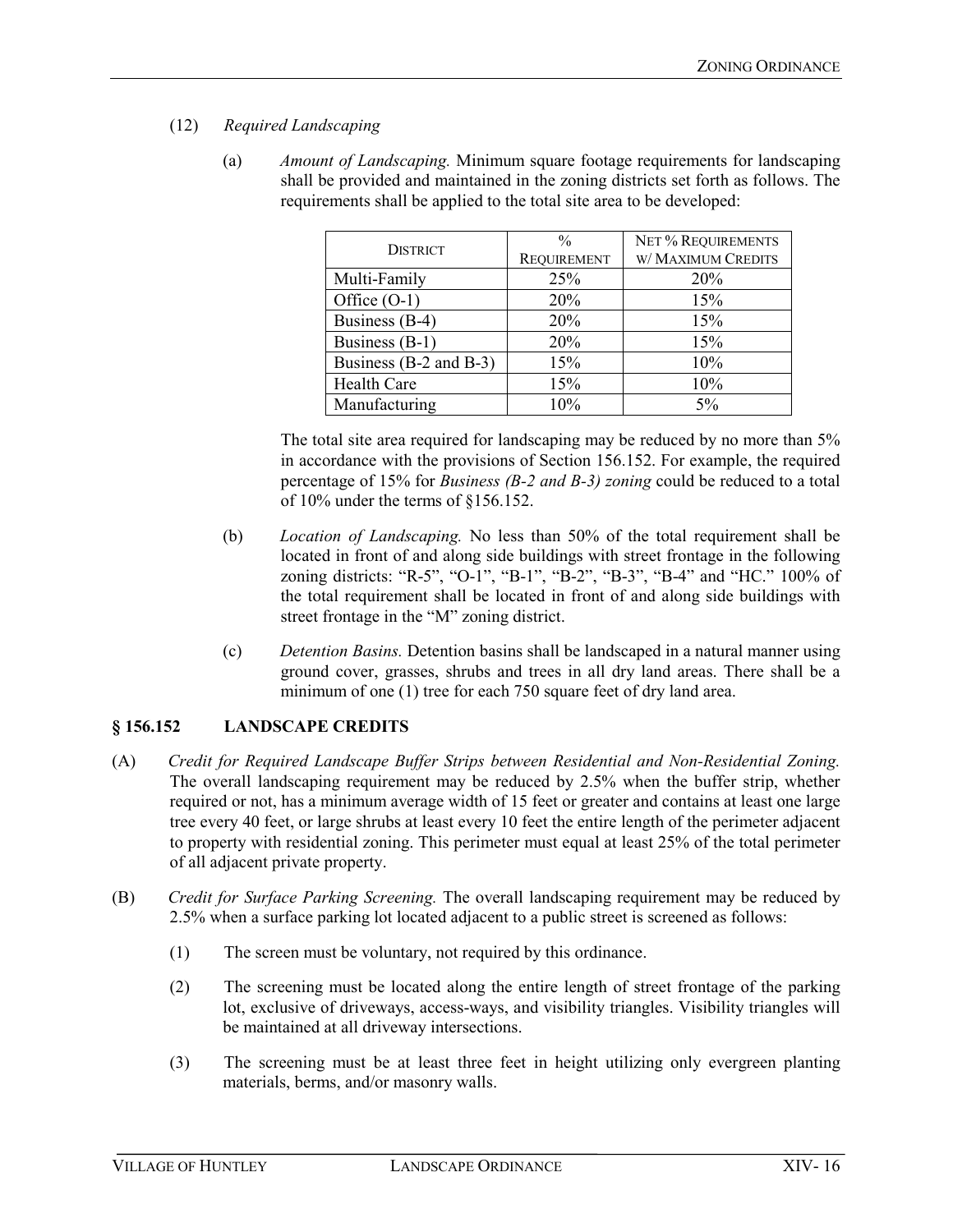- (4) The adjacent street must be generally at the same grade level of the parking lot or below for such credit to qualify.
- (C) *Credit for Right-of-Way Landscaping.* The overall landscaping requirement may be reduced by 2.5% when the public right-of-way adjacent to a proposed development is landscaped meeting the following requirements:
	- (1) All landscaping in the right-of-way shall be provided sufficient irrigation for maintenance.
	- (2) Plants used in landscaping in the right-of-way shall only be varieties included on the approved plant list.
	- (3) The plan for landscaping in right-of-way shall be submitted and approved by the Village prior to any work being done in the right-of-way.
	- (4) In certain cases, the Village may determine that landscaping in the right-of-way may be infeasible and in such cases this credit shall not apply.
	- (5) Landscaping shall include ground cover, shrubs, trees and/or other plant materials and must cover at least 50% of the adjacent ROW, exclusive of driveways, to qualify for this credit. Grass alone shall not qualify for this credit.
	- (6) If the Village has an adopted landscape plan for the street adjacent to the proposed project, any proposed improvements must be in compliance with said plan.

# **§ 156.153 COMPLETION OF LANDSCAPING**

- (A) *In Accordance with Approved Plans.* Except as otherwise provided in *Section 156.207 Certificates of Occupancy,* all landscaping must be completed in accordance with the approved landscape plan before a Certificate of Occupancy may be issued for any building on the lot.
- (B) *Escrow and Assurance.* If, due to circumstances beyond the property owner's control, the required landscaping cannot be installed prior to completion of the building and if the property owner provides the building official with documented assurance that the landscaping will be completed within six months and the funds required to complete the project are placed in escrow with the Village, the building official may issue one six-month temporary Certificate of Occupancy and permit the property owner to complete his landscaping during the six month period. For purposes of this Subsection, "documented assurance" means a copy of a valid contract to install the landscaping in accordance with the landscape plan within the six month period. The Village shall hold the funds in escrow until such time as the landscaping is completed in accordance with the approved plan.
- (C) *Forfeiture of Escrow.* If a temporary Certificate of Occupancy is issued under *Subsection 7.2*. and, at the end of the six month period, no permanent Certificate of Occupancy has been issued because the landscaping has not been installed in accordance with the landscape plan, the property owner shall be deemed in violation of this ordinance, the funds placed in escrow shall be forfeited, and the Village shall issue a citation for said violation, unless an extension is granted by the Village Manager.

#### **§ 156.154 PUBLIC RIGHT-OF-WAY VISIBILITY**

(A) *Street/Drive Intersection Visibility Obstruction Triangles.* A landscape plan showing the plan of the street on both sides of each proposed drive/street to the proposed development with the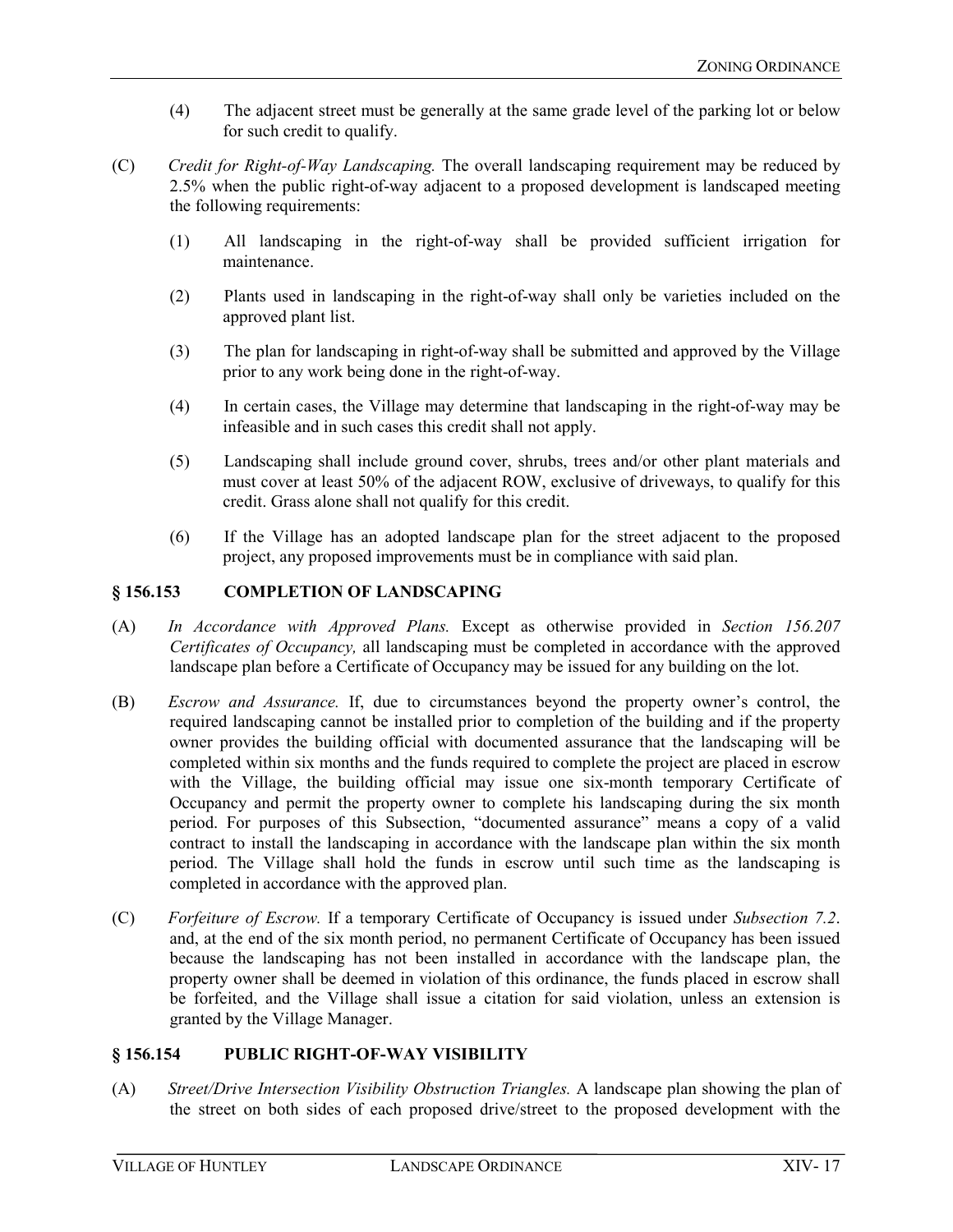grades, curb elevations, proposed street/drive locations, and all items (both natural and manmade) within the visibility triangles as prescribed below shall be provided with all site plans, if they are not on engineering plans that are submitted at the same time. This plan shall show no horizontal or vertical restrictions (either existing or future) within the areas defined below.

- (B) *Obstruction/Interference Triangles – Defined.* No fence, wall screen, billboard, sign face, tree or shrub foliage, berm, or any other item, either man-made or natural shall be erected, planted, or maintained in such a position or place so as to obstruct or interfere within the following minimum standards; however, on non-residentially zoned lots, a single pole for mounting a sign may be placed within this area provided the pole does not exceed 12-inches in diameter, and provided every portion of the sign has a minimum height clearance of nine (9') feet:
	- (1) Vision at all intersections which intersect at or near right angles shall be clear at elevations between thirty (30") inches and ten (10') feet above the top of the curb elevation, within a triangular area formed by extending the three curb lines from their point of intersection, for the following minimum distances for the applicable intersection, and connecting these points with an imaginary line, thereby making a triangle. If there are no curbs existing, the triangular area shall be formed by extending the property lines from their point of intersection for a distance as prescribed below, and connecting these points with an imaginary line, thereby making a triangle as shown below.
	- (2) Intersection of **Two Public Streets**  the minimum required distance from the curb shall be 50 feet and the minimum distance from the property line on streets without a curb shall be 20 feet.
	- (3) Intersection of a **Public Street and an Alley**  the minimum required distance measured from the property line shall be 15 feet, or 25 feet from street curb.
	- (4) Intersection of **Private Drive and Public Street**  the minimum required distance from the curb shall be 25 feet and the minimum distance from the property line on streets without a curb shall be 10 feet.
- (C) *Sight-Distance Requirements.* The Village hereby adopts the standards for both vertical and horizontal sight distance requirements set forth in the *most Current* Edition of AASHTO Green Book, "A Policy on Geometric Design of Highways and Streets" for the construction of both public street intersections and private drive intersections, unless otherwise approved by the Village Engineer. If, in the opinion of the Village Engineer, a proposed street or drive intersection may not meet these standards, additional engineering information exhibiting how the standards have been addressed may be required for submission and approval by the Village's Engineer.

#### **§ 156.155 GENERAL MAINTENANCE**

(A) Throughout the installation of the required improvements, the Developer shall be fully responsible for the preservation and protection of those existing trees identified on the approved plans and specifications. In addition, the Developer shall be fully responsible for the maintenance in a healthy, flourishing condition of all trees required to be planted until the end of the three-year maintenance period following acceptance of the improvements by the Village. In the case of those trees which are replaced during the three-year maintenance period and which will not have been in the ground for three years at the expiration of the three-year maintenance period (the time required to ensure the Village that they will continue to flourish once they are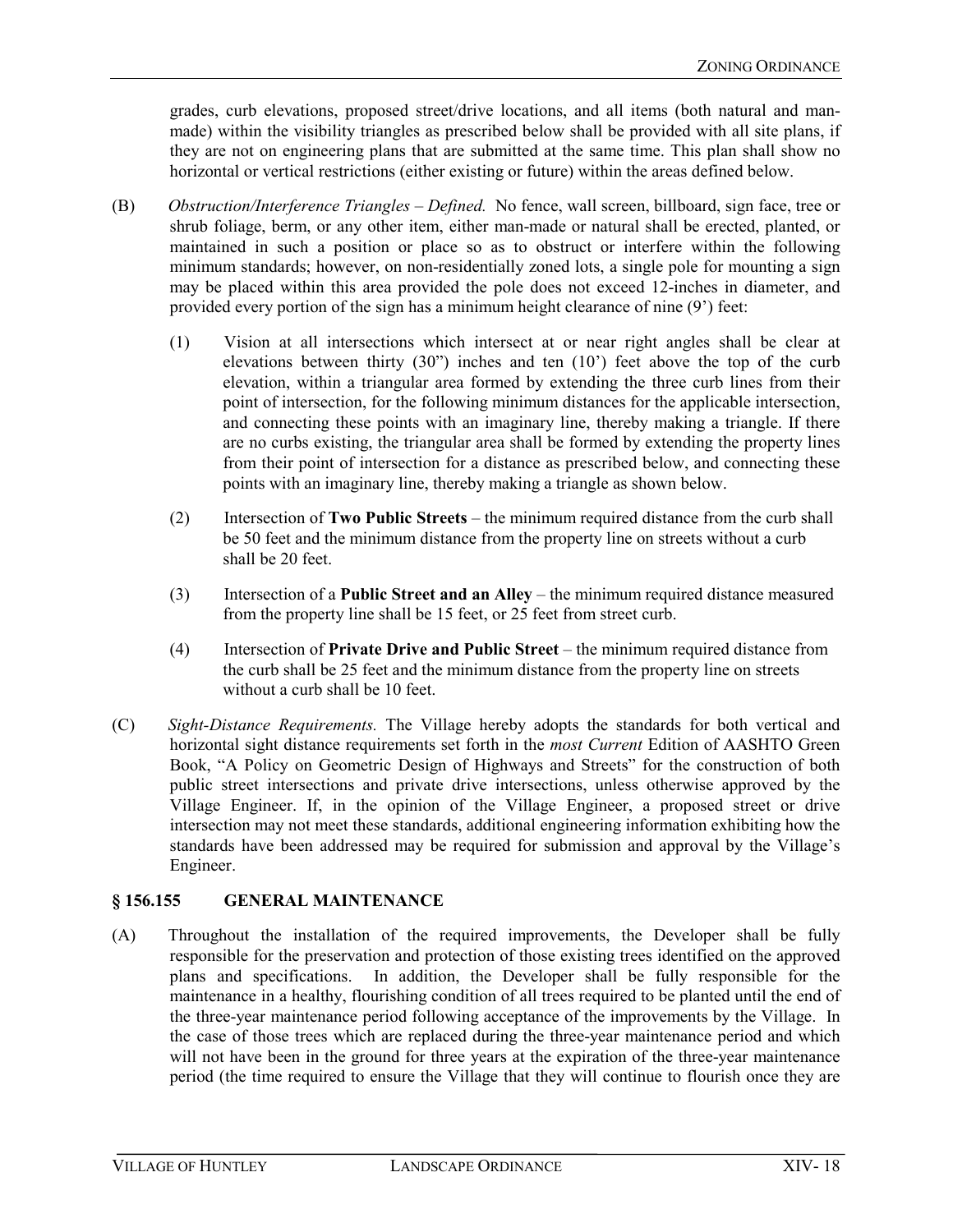being maintained by the Village), the Developer shall be required to post cash with the Village as a guarantee, as set forth under Item (E) below.

At a minimum, the following schedule of specific maintenance activities shall be observed:

- (1) *April* All tree wrap shall be removed and trees shall be fertilized and mulched and checked for settling, straightness, and soil moisture.
- (2) *April thru August* Trees shall be inspected and treated as needed to ensure that they remain free or disease and/or insect infestation.
- (3) *June thru August* Trees shall be watered on a regular schedule to prevent drought stress and to ensure healthy growth. Care should be taken not to over-water.
- (4) *Before November 1* The trunks of all trees shall be wrapped to prevent winter bark damage by the elements and/or animals. Trees shall be pruned (as needed), fertilized, and mulched.
- (B) In order to endure that trees are maintained in the manner required, the Village shall cause all new development trees, including the existing trees to be preserved and protected, to be inspected by the Village Forester on a periodic basis. The findings of the Village Forester shall be reported to the Developer with specific requirements for corrective action, which shall be immediately implemented by the Developer. The Village Forester shall also maintain a record of those trees replaced and the date of their replacement.
- (C) Since the building construction activities associated with the new development can endanger the well-being of those trees planted by the Developer, as well as those trees which are to be preserved and protected, developers are encouraged to require individual builders or contractors to post bonds with them which can be used to pay for tree replacement, if necessary. In no event, shall the Village assume the role of arbitrator in determining the party responsible for tree damage. Notwithstanding the above, the Developer shall remain responsible for the health and vitality of all trees required to be planted or preserved and protected until the end of the required maintenance period set forth in this Ordinance and the Village of Huntley Municipal Code.
- (D) The Developer shall be required to replace those trees which have become so damaged, deformed, diseased, or otherwise unhealthy that they do not meet industry standard or that the Village has good reason to believe they cannot survive in good condition. The determination of the Village shall be based on the recommendation of the Village Forester and shall be final.
	- (1) Where tree replacement is required by the Village, planting shall occur during the current planting season, if possible, and, if not, then in the next planting season following notification by the Village.
	- (2) The size and quality of replacement trees shall be equal to or better than the size and quality of the trees to be replaced, as approve by the Village Forester.
- (E) As set forth above, there will be instances when the Developer is required to replace trees during the three-year maintenance period and, as a result, the Village will be afforded less than three years to monitor the health and vigor of these trees in order to ensure that it will be assuming responsibility for trees which will continue to flourish. Therefore, prior to the expiration of the three-year maintenance period and prior to the release of the letter of credit or other security required by this Ordinance, for each tree which has been in the ground less than three years at